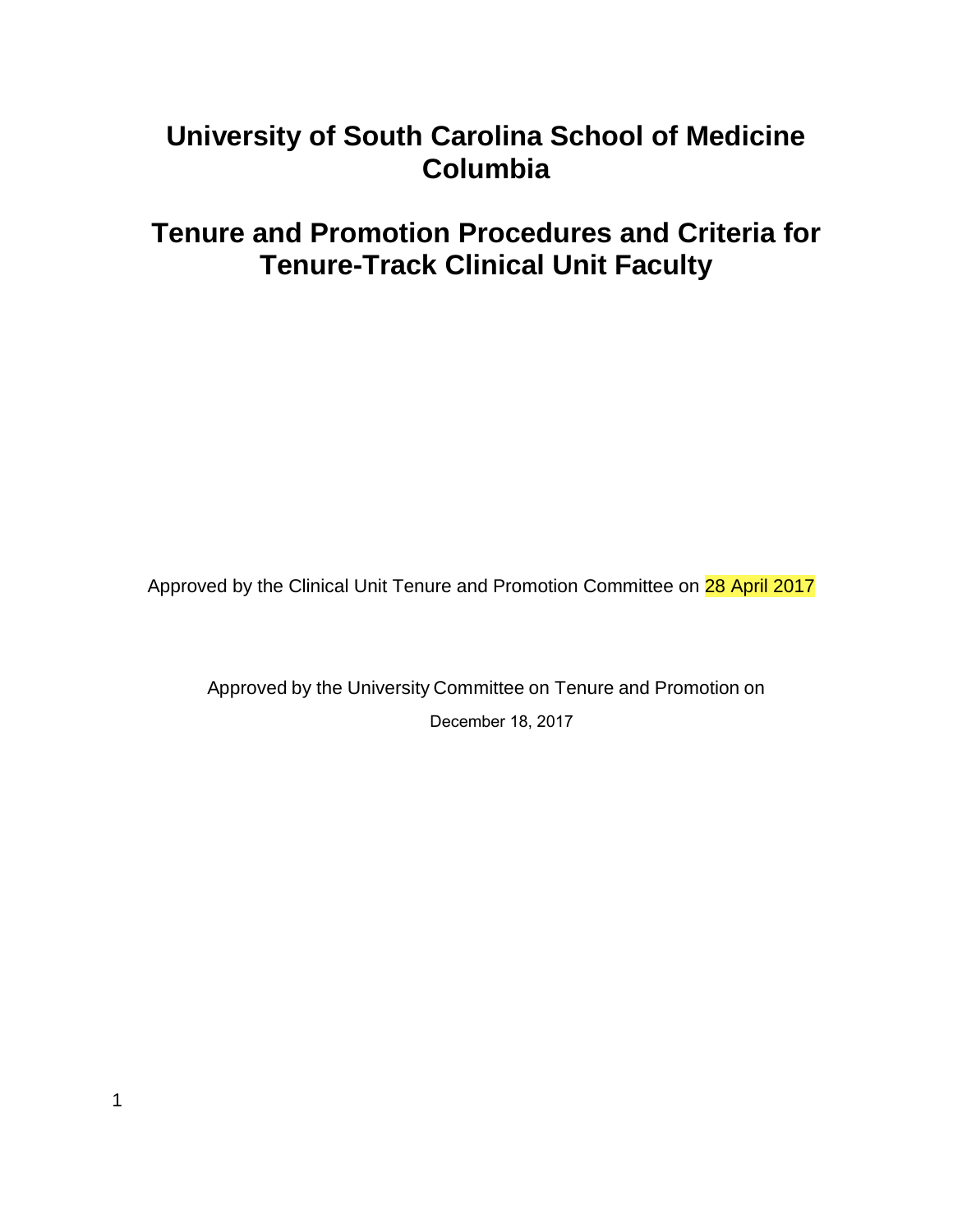### **University of South Carolina School of Medicine Columbia**

### **Tenure and Promotion Procedures and Criteria For Tenure-Track Clinical Unit Faculty**

#### I. Preamble

The University of South Carolina School of Medicine is a University-based, community-oriented medical school whose mission includes the development and implementation of programs for medical education, research, and the delivery of health care in order to improve the health of the people of South Carolina.

Demands on faculty in clinical departments may include responsibilities for patient care, administrative tasks, research, and teaching medical students, postgraduate students (residents and fellows), undergraduate students on the main campus, and graduate students. To assure quality practice as a basis for clinical teaching and role modeling, faculty must maintain clinical competence.

To evaluate faculty members in the School of Medicine, the promotion/tenure criteria of excellence in teaching, scholarship/research, and service/patient care should be viewed as a means of ensuring that faculty members meet performance expectations. Since all three activities are significant and necessary for the academic health of the school, they are considered in promotion and tenure decisions. Criteria for promotion and tenure will follow the Faculty Manual.

The following document provides a structure for achieving this balance in evaluating faculty members in clinical departments who apply for promotion and/or tenure. Candidates must provide evidence that their work performance consistently meets the standards established in this document.

Academic rank is determined in large part by the faculty member's achievements and reputation as a scholar and contributions to the overall mission of the institution. Expectations for academic ranks are described in the University of South Carolina *Faculty Manual* in force at the time of the UCTP approval of the unit criteria. In the event of conflicting standards or principles between this document and the *Faculty Manual* of the University of South Carolina, the *Faculty Manual* takes precedence. A decision to grant tenure is derived from recognition that a faculty member's record of action and performance so strongly predicts future academic productivity as to justify a career-long commitment between the University and the faculty member.

The following procedures and criteria provide a structure for appointing, evaluating, promoting, and awarding tenure to faculty members in clinical departments who occupy tenure-track positions. Evaluation of performance should be based on both quantitative and qualitative estimates of activities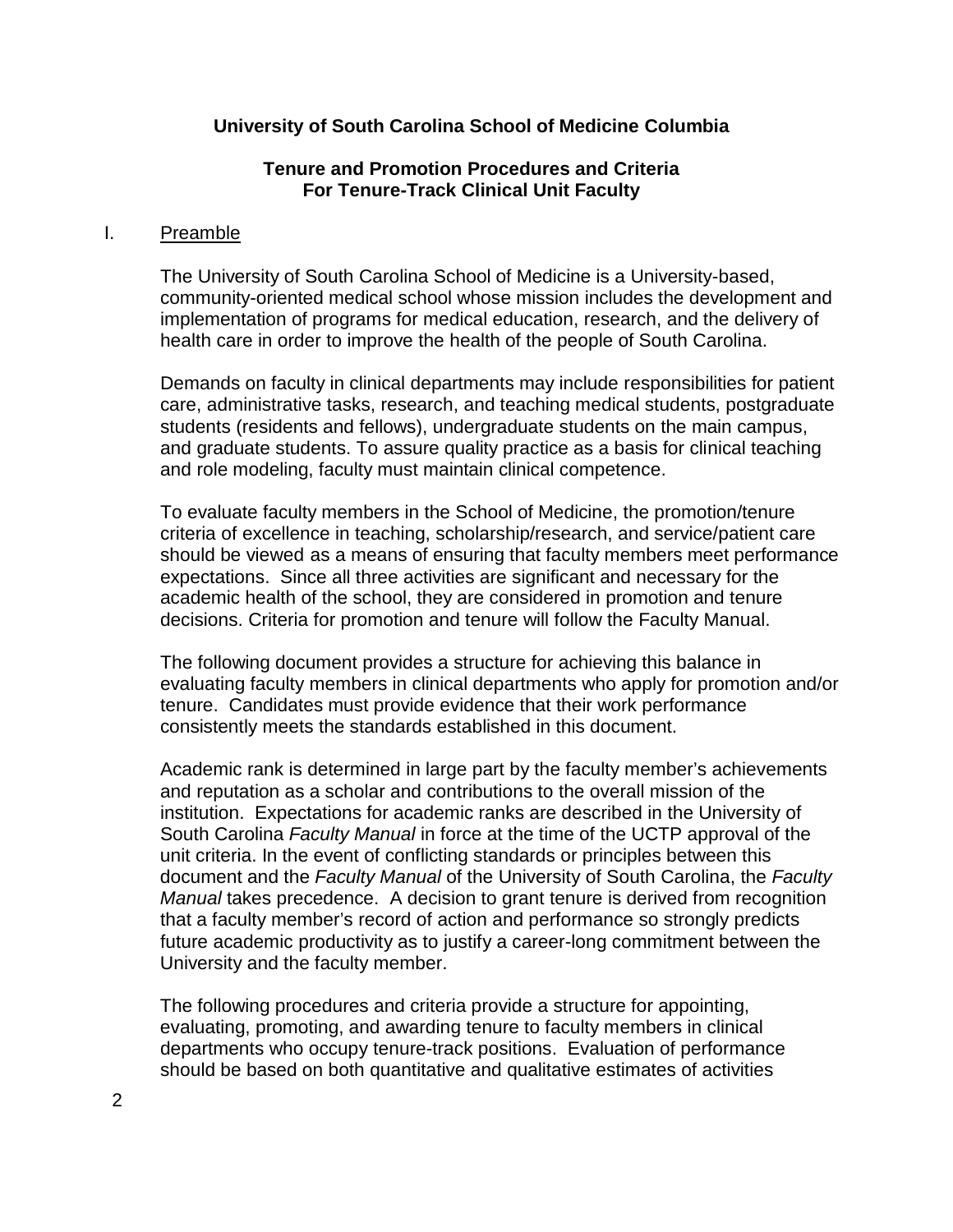relevant to the candidate's work.

### *II. Procedures*

### *A. Committee Structure and Function*

The Tenure and Promotion Committee will consist of all tenured faculty at the rank of Associate Professor or Professor in the clinical departments of the University of South Carolina School of Medicine. All tenured associate professors and tenured professors are eligible to vote on candidates seeking tenure at and/or promotion to the associate professor level. All tenured professors are eligible to vote on candidates seeking tenure at and/or promotion to the professor level. Faculty members of equal or higher rank may vote on candidates for tenure but only faculty of a higher rank may vote on promotion. As the administrator of the department, the Department Chair may either vote with the unit or add a letter of recommendation to the candidate's file. He/she may not do both.

The committee will elect a chair for a two-year term in the fall semester of alternate academic years. The chair must be a tenured professor. In the second year of the two-year term the faculty must hold a reaffirming vote and report the results of the vote to the Provost.

# *B. Voting*

Decisions of the Tenure and Promotion Committee will be by majority vote of all members. A minimum number of one more than half of the eligible committee members must be present to convene a meeting at which official business may be conducted. Voting on matters of promotion and tenure will be conducted by secure electronic communication. When voting for the tenure and/or promotion at the rank of professor, or to consider changes to the Unit criteria, at least five faculty members at the rank of full professor must be actively serving on the committee. When fewer than five faculty members are eligible to vote for a candidate who is seeking tenure at and/or promotion, the tenured full professors within the Unit will select tenured faculty of appropriate rank outside the Unit to achieve a total of five faculty members eligible to and able to vote. In such a situation the candidate's program faculty will submit a list of names of eligible members (tenured, full professors from the University faculty), vitae, and justifications for selection to the Dean. The submitted list must contain two more names than are needed for the selection. To ensure a thorough and fair review, the justifications will address the compatibility of the scholarly pursuits of the proposed committee members and those of the candidate. The selection will be made by the tenured full professors serving on the committee, and shall be determined separately for each candidate, and the outside member may vote for only that specified candidate. Similarly, for consideration of Unit criteria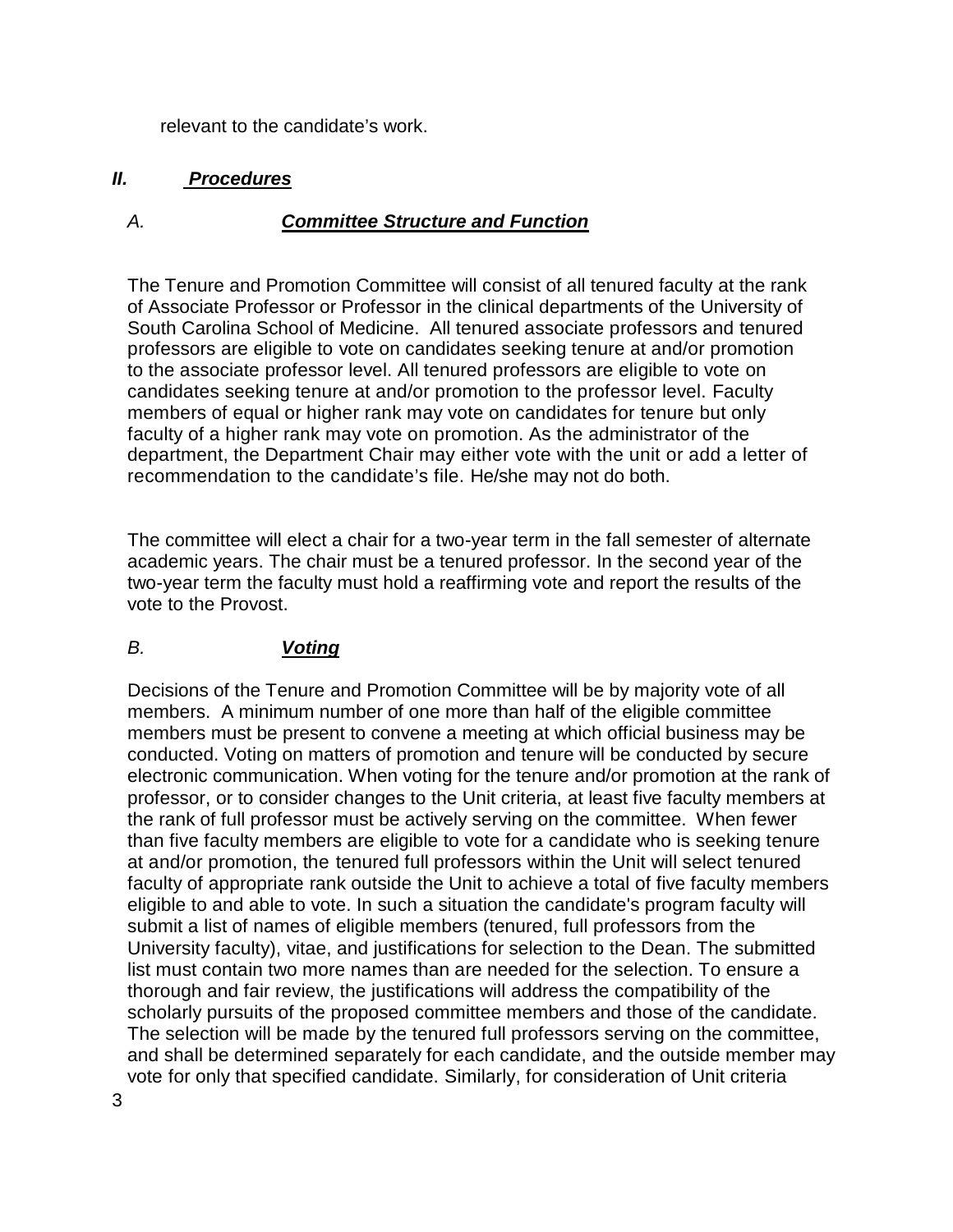changes, tenured professors from other Units in the University will be selected by the Unit's tenured professors to reach the minimum number of five. Selection of all outside members for the Unit is subject to the approval of the Dean under advisement of the T&P membership committee.

A quorum shall be defined as a simple majority of the total number of eligible voting faculty counting those present physically or through various forms of communication as established by the Unit Chair.

Meetings at which candidates are considered for promotion and tenure are closed to everyone except those eligible to vote on the candidate. Meetings may by rule, motion, or invitation of the chair of the meeting, be opened to anyone the body wishes to be present at the meeting and/or be heard. Administrators attending the meeting should refrain from introducing material that is appropriate for consideration at another administrative level.

The Unit members shall apply the Unit's criteria and procedures to determine whether a candidate qualifies for tenure, promotion, or both. Votes will be recorded as "YES", "NO", or "ABSTAIN" using a secret electronic ballot system. Voting faculty are encouraged to submit ballots unsigned, however, ballots that are voluntarily signed by the voting faculty member shall not be disqualified. Written justification of all votes at the unit level shall be mandatory and shall state specifically how the candidate meets or does not meet the unit's criteria. Proxy voting is not permitted.

A faculty member on leave may vote only upon written notification to the department chairperson or dean of his or her desire to do so before beginning the leave of absence.

Ballots will be returned to the Dean's office and forwarded to the Chair of the Tenure and Promotion Committee (or his/her designee). Decisions will be by simple majority, counting only the justified "YES" and "NO" votes of all members. "ABSTAIN" votes and any unjustified ballots will not be counted toward the total other than in establishing an appropriate majority. A positive majority vote is defined as at least half of the total votes being cast as "YES".

Both Associate Professors and Professors may vote on promotions to the rank of Associate Professor, whereas only Professors may vote on promotions to the rank of Professor. Faculty who are administrators or officers of the University, including department chairs, and the dean may not vote or make recommendations on a file in more than one capacity or at more than one level. The chairman of the Promotion and Tenure Committee will inform the Dean of the results of balloting in promotion and tenure matters.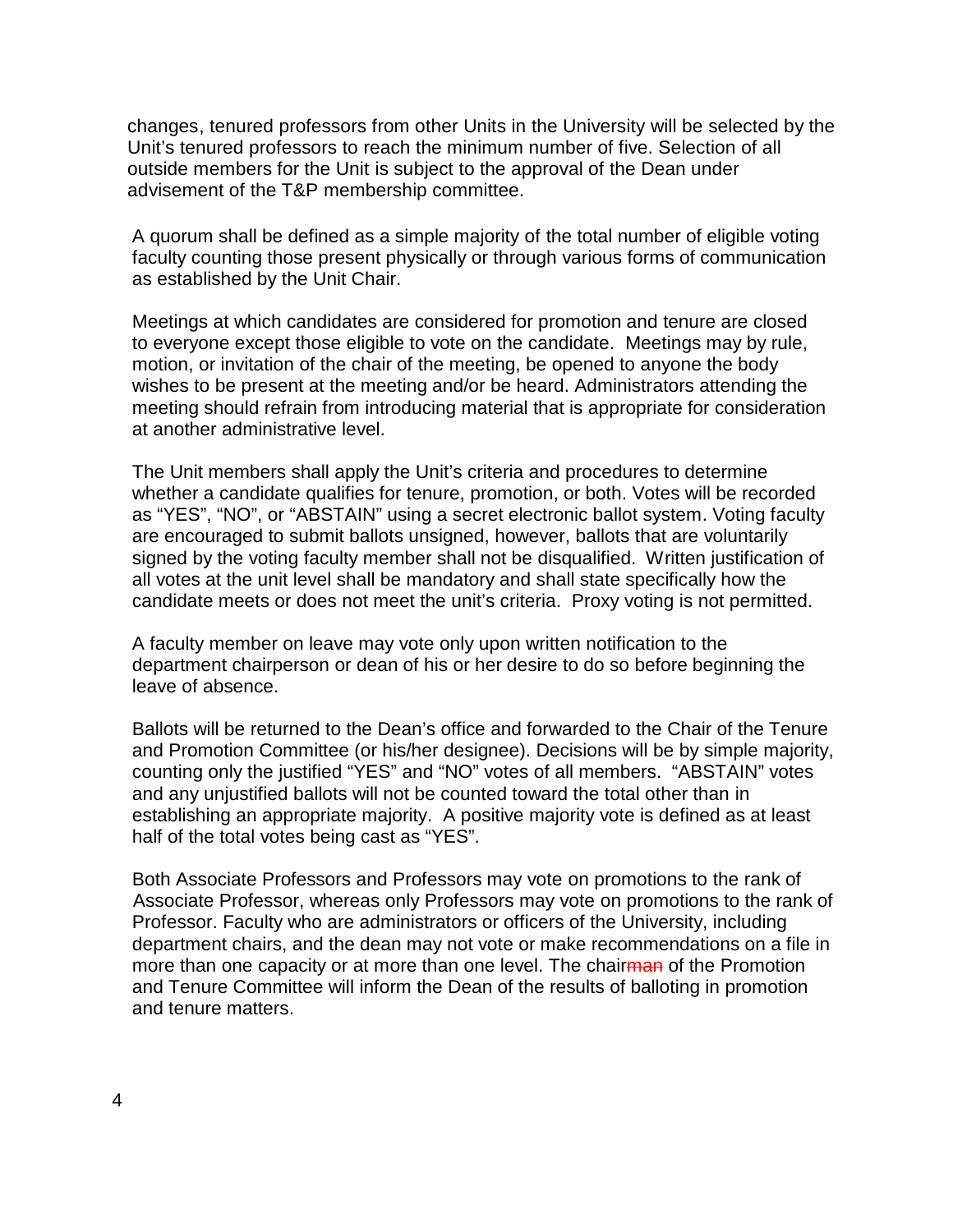# *C. General Procedures & Qualifications*

 All School of Medicine procedures will be in conformity with the University-wide timetable for tenure and promotion considerations and will comply with the University of South Carolina procedures in the current Faculty Manual.

 All tenure-track faculty members in the Unit who have completed the minimum years of service (as defined by the faculty manual) may be considered for tenure, and all faculty members below the rank of professor are considered for promotion each year. The Dean's office, in collaboration with the department chair, is responsible for notification of the individual faculty members under consideration. Potential candidates for tenure and promotion will be advised of their eligibility for tenure or promotion by the dean, department chair, or other appropriate administrator by the date included in the university tenure and promotion calendar on the provost's website. A faculty member who intends to apply for tenure or promotion in the next cycle must so inform the dean, department chair, or other appropriate administrator no later than 15 calendar days after the first notification. On the dates listed on the official calendar, the unit must provide the provost with a list of those faculty members who intend to apply for tenure or promotion. The list must also include any faculty members in their penultimate year who have not stated their intent to apply for tenure and must, therefore, include all who are in their penultimate year. Faculty members in the decision year do not have the option of not being considered for tenure.

# *D. The Tenure and Promotion File*

The faculty member desiring consideration must submit an updated file to the department chair by the University deadline. It is the candidate's responsibility to provide compelling evidence that s/he has fulfilled all requirements of the Unit criteria for promotion and/or tenure. A candidate and the academic unit should follow UCTP guidelines for compiling files. The record of teaching, research, and service shall be thoroughly documented in the file. The Unit is responsible for (a) providing a synthesis of evaluations of the candidate's teaching performance in accordance with the prevailing procedures established by the Provost and UCTP at the time the file is submitted, (b) obtaining at least five evaluations of the candidate's research and scholarship from outside the University of South Carolina, (c) ensuring that the correct criteria are used, and (d) the candidate's file is assembled in a manner consistent with UCTP guidelines.

The candidate's file should contain the following items when relevant to the Unit's criteria:

• A summary of teaching activity and evaluations of teaching performance, including peer and student evaluations;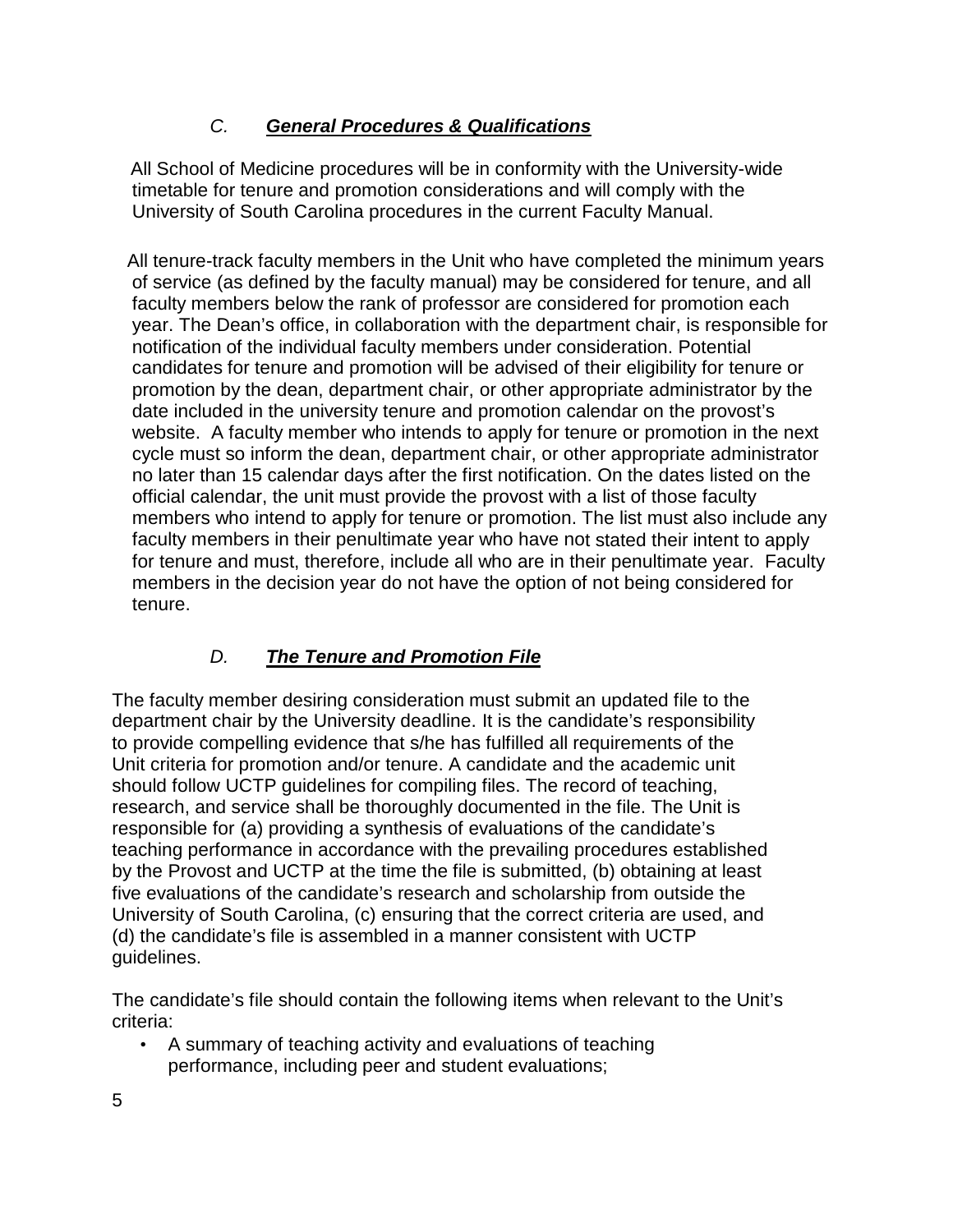- A list of publications, papers presented, grant proposals, etc.
- A list of service activities, such as clinical responsibilities, work for college and university committees; student advisement, participation in professional societies, and relevant, public service;
- Documentation of experience at the University of South Carolina;
- Description of relevant experience elsewhere;
- Description of participation in interdisciplinary education and research activities;
- All external evaluations of a candidate's scholarly and other professional activities received by the unit;
- In addition, the candidate should compose a Personal Statement that helps the reviewers of the file understand the candidate's perspective, the significance of the achievements, and explains any special circumstances relevant to the candidate's record.

# *E. Letter from Outside Reviewers.*

 Unit procedures for evaluation of the candidate's file require at least five evaluations of the candidate's research scholarship and reputation be obtained from impartial scholars at peer or aspirant institutions within the field, outside the University of South Carolina. If a person can be shown to be one of the leading scholars in a particular field, that person may be used as an outside evaluator even if he or she is at an institution that is not peer or aspirant. Non-university specialists may be used as outside evaluators; however, the majority of evaluators normally must be persons with academic affiliations. Persons who have co-authored publications, collaborated on research, or have been colleagues or advisors of the applicant normally should be excluded from consideration as outside evaluators. All evaluators must be asked to disclose any relationship or interaction with the applicant that might conflict with rendering an objective evaluation of scholarly performance. The outside evaluators must be selected by the Unit except as provided below for jointly appointed faculty.

 In the case of a joint appointment, each secondary unit must be given an opportunity to propose outside evaluators and to comment on evaluators proposed by the primary unit. Primary and secondary units should work together to obtain a suitable, representative group of evaluators. In any event, an evaluation must be solicited from at least one evaluator nominated or approved by each secondary unit. The unit should include in the file a summary of the professional qualifications of each outside evaluator or a copy of each evaluator's curriculum vita, along with a copy of a letter requesting the evaluation and informing the evaluator of the unit's relevant criteria for tenure or promotion.

 Each evaluator should be provided with a letter requesting the evaluation and informing the evaluator of the Unit's relevant criteria for appointment or promotion, the candidate's vita and up to five representative publications selected by the candidate, and other materials evidencing the candidate's research or such portion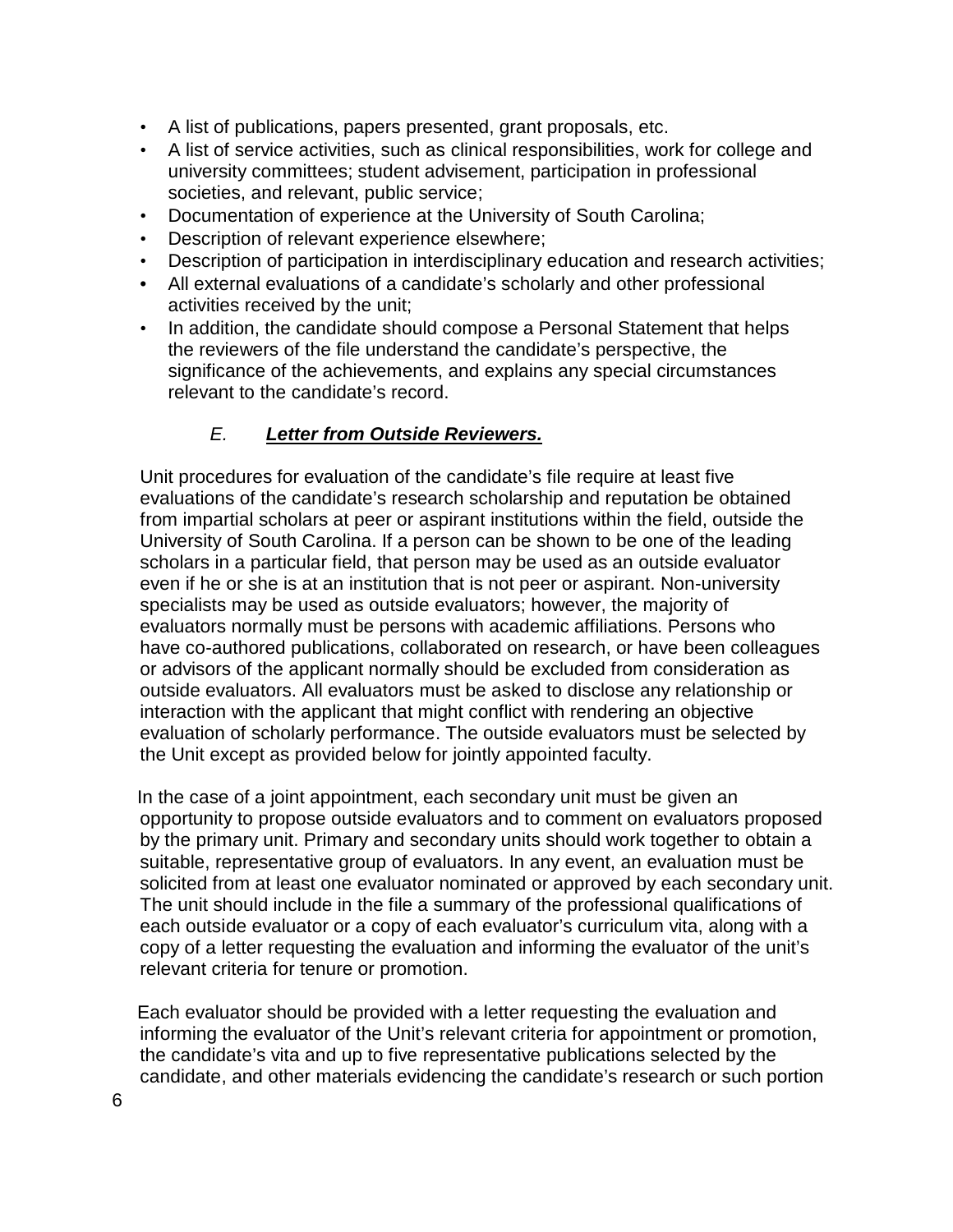of the candidate's research as the evaluator is being asked to evaluate. The evaluator will be asked to evaluate the quality of the research, including the quality of publication venues. Where appropriate, the evaluator will be asked to evaluate the quantity of the candidate's research and scholarship.

 A summary of the professional qualifications of each outside evaluator and/ or a copy of each evaluator's curriculum vita must be included in the file, along with a copy of the letter sent to the evaluator.

# *F. Evaluation of Teaching*

University procedures for the evaluation of teaching require peer and student evaluations, conducted periodically throughout the faculty member's appointment at the University. A summary and evaluation of the faculty member's teaching, based on clearly specified criteria, must be included in the faculty member's promotion file. This summary should give context to student evaluations of the faculty member's teaching by noting, e.g., whether evaluations of a particular class historically have been low; in a multi-section course, how the faculty member's evaluation scores compare with those in the other sections; or whether poor evaluation scores are correlated to a faculty member's strict grading standards. Additional information regarding teaching performance shall be considered in accordance with the specific provisions within these Unit criteria as outlined in the "Criteria for Achievement" section below.

# *G. Qualifications & Requirements for Tenure and Rank Appointments*

- 1. Eligibility Criteria
- Earned doctoral or discipline terminal degree.
- Current USCSOM tenure track faculty appointment within a clinical department.
- For physicians, board certification or satisfactory eligibility or equivalent experience base and clear licensure status with the South Carolina Department of Labor, Licensing, and Regulation Board of Medical Examiners.
- For PhD clinicians, board certification or satisfactory eligibility or equivalent experience base and clear licensure status (if applicable).
- For PhD researchers (non-clinicians) must have satisfactory eligibility or equivalent experience base.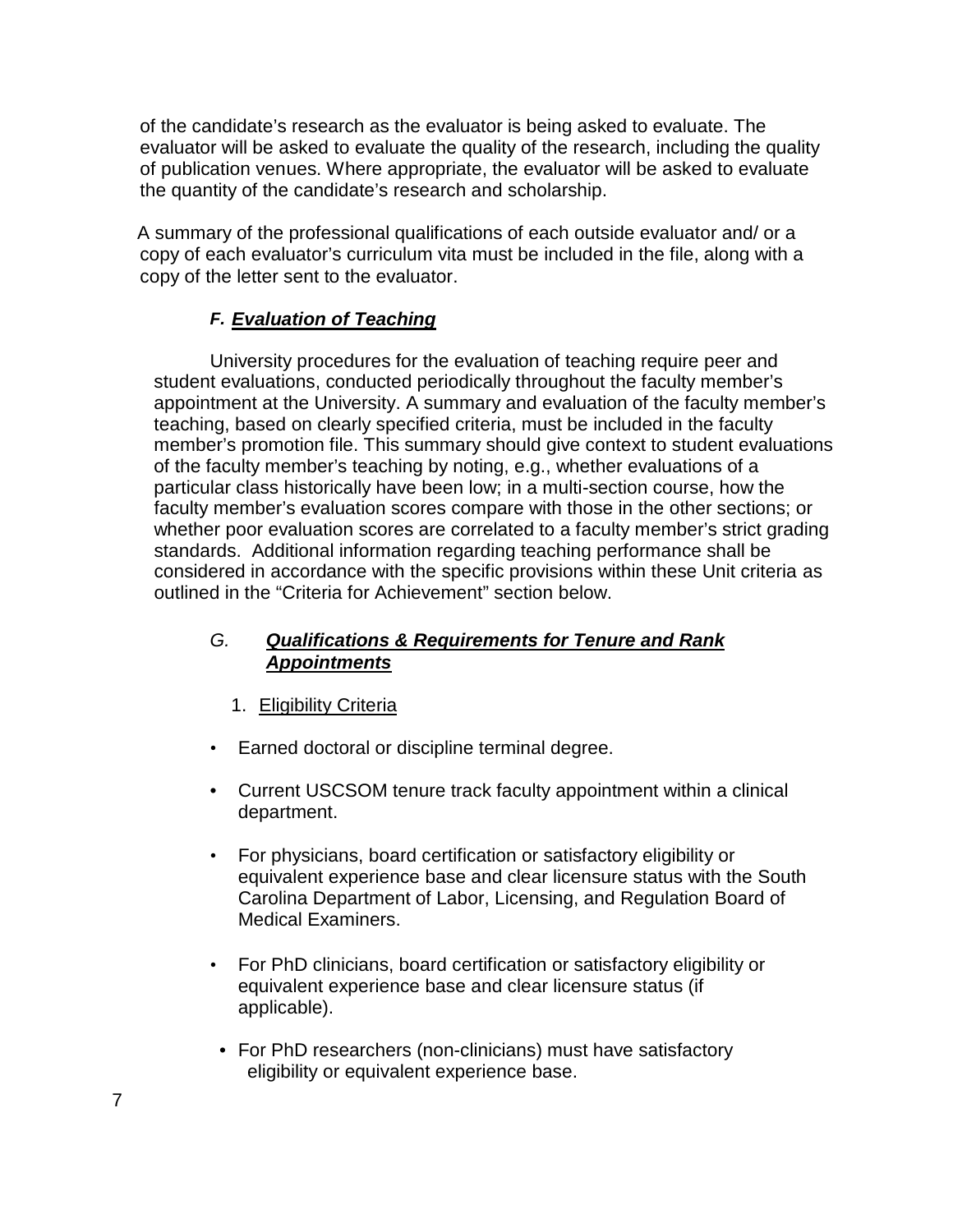Faculty members are responsible to meet all elements of the criteria under which they are applying for promotion. If the candidate is eligible under more than one set of criteria, the candidate must designate which set of criteria they have elected. For tenure and for promotion from Assistant Professor to Associate Professor, the candidate may choose either the promotional criteria in effect at the time of their initial hiring, or the most current promotion criteria at the time of their application for promotion. For promotion from Associate Professor to Professor, the faculty member shall be responsible for meeting T&P criteria and University standards in effect at the time of their application for promotion.

The general performance in the areas of teaching, scholarship/research, and service/patient care comprises the basis for evaluation for promotion.

The USCSOM Tenure and Promotion Committee requires that the percentage of effort assignments, among the three areas of teaching, scholarship/research, and service/administration/patient care be established by the candidate's departmental chair. A candidate's percentage of effort assignment is determined by averaging the percentage of effort assignments recorded in the candidate's Annual Faculty Evaluation for the years under consideration. It is recognized that achievements in a given area may be limited by the effort assigned, i.e., by limits imposed by the candidate's job description. Nevertheless, all candidates must meet minimum standards stated in the Unit criteria, with higher expectations for candidates with relatively higher effort in any specific category.

Qualifications for appointment, as set forth in the University Faculty Manual (listed below) are not intended as justification for automatic promotion; conversely, justified exceptions may be made.

Criteria for all tenure and promotion decisions shall require a record of accomplishment indicative of continuing development of the faculty member in research, teaching, and service, and appropriate progress toward development of a national or international reputation in a field. Criteria for tenure at any rank must require evidence of consistency and durability of performance.

**Tenure.** To be eligible for tenure, the faculty member must have earned the rank of Associate Professor or Professor. Promotion to Associate Professor can be concurrent with the awarding of tenure. An assistant professor may apply for promotion to associate professor without applying for tenure if the faculty member is not in the penultimate year of the maximum probationary period. A faculty member may not be tenured at the rank of assistant professor. A candidate's record must provide evidence of consistent and durable performance in research and scholarly accomplishments, in teaching, and in service. While length of service at the University can be a factor in determining the consistency and durability of a tenure candidate's performance, substantial prior experience or an exceptional record of accelerated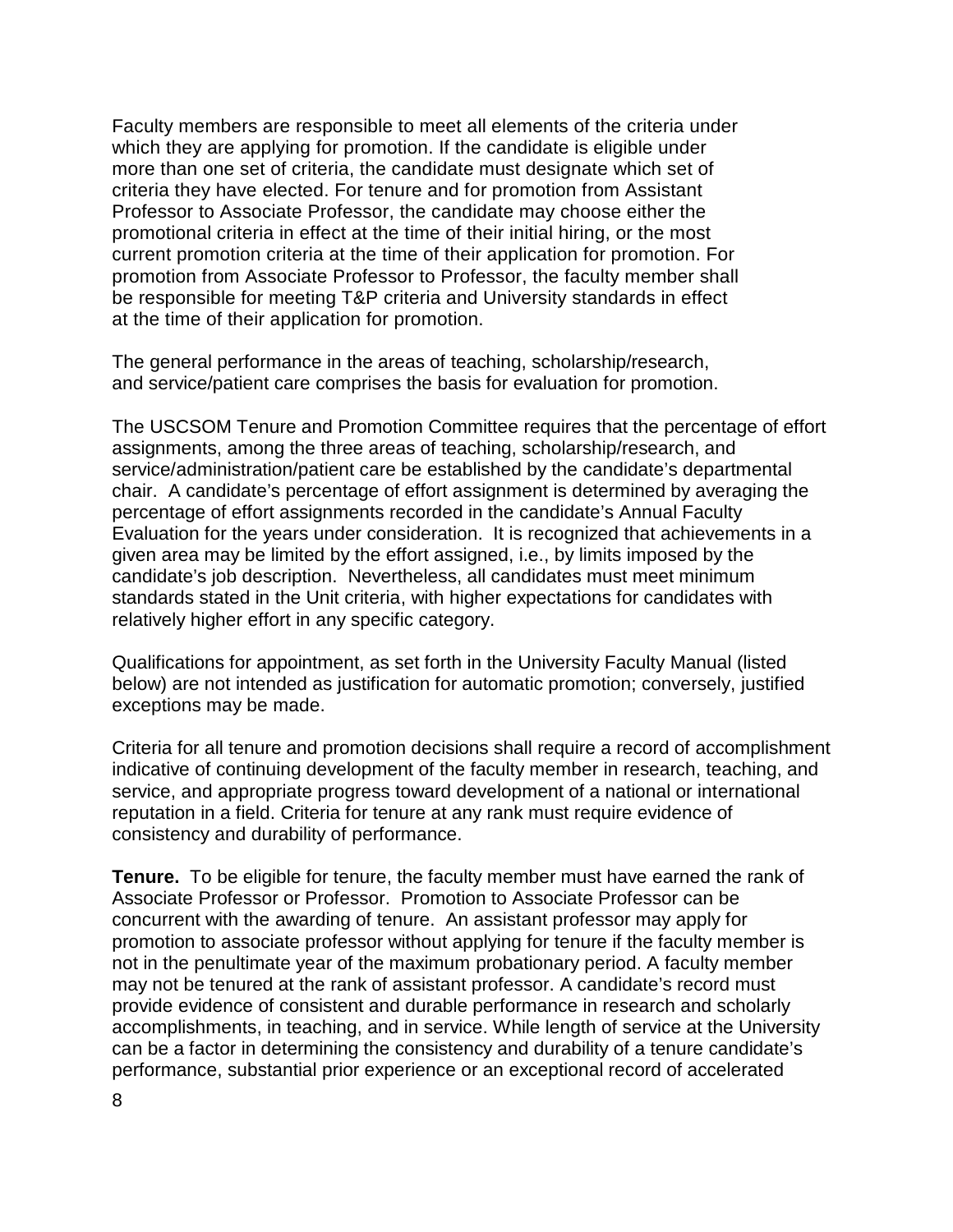contributions can play the same role.

**Assistant Professor.** To be eligible for appointment at the rank of assistant professor, a faculty member normally is expected to hold the earned doctor's degree or its equivalent and must possess strong potential for development as a teacher and scholar. For practicing physicians and other doctoral level clinicians, certification by the appropriate certifying medical board (if applicable) is required. Tenure may not be awarded to any faculty member at this rank.

**Associate Professor.** To be eligible for appointment at the rank of associate professor, a faculty member must have a record of excellence in either research or teaching accompanied by at least a good record in the other areas. Additionally, a candidate must show evidence of progress toward establishing a national or international reputation in a field. The faculty member normally is expected to hold the earned doctor's degree and must possess strong potential for further development as a teacher and scholar.

**Professor.** To be eligible for appointment at the rank of professor, a faculty member must have a record of excellent performance in both teaching and research, or recognized professional contributions, and at least a record of good performance in service. The faculty member normally is expected to hold the earned doctor's degree and have at least nine years of effective, relevant experience. Additionally, the candidate must have evidence of a national or international reputation.

The qualifications for appointment to these positions and positions bearing other titles, such as lecturer, clinical professor, or research professor, are specified in the University Policy ACAF 1.06 Unclassified Academic Titles and are subject to periodic change.

# *H. Jointly Appointed Faculty*

In situations in which a faculty member holds a joint appointment between this Unit and another unit of the University, the criteria for granting tenure or promotion to the jointly appointed faculty member shall be those of the primary unit. For faculty members holding joint appointments, each secondary unit must be given an opportunity to propose outside evaluators and to comment on evaluators proposed by the primary unit. Primary and secondary units should work together to obtain a suitable and representative group of evaluators. An evaluation must be solicited from at least one evaluator nominated or approved by each secondary unit. Thus, when a jointly appointed faculty member's primary unit is USCSOM, the faculty member will follow these unit criteria for tenure and promotion. When a jointly appointed faculty member's secondary unit is USCSOM, the School's Tenure and Promotion Committee will work collaboratively with the primary unit to select a suitable and representative group of evaluators.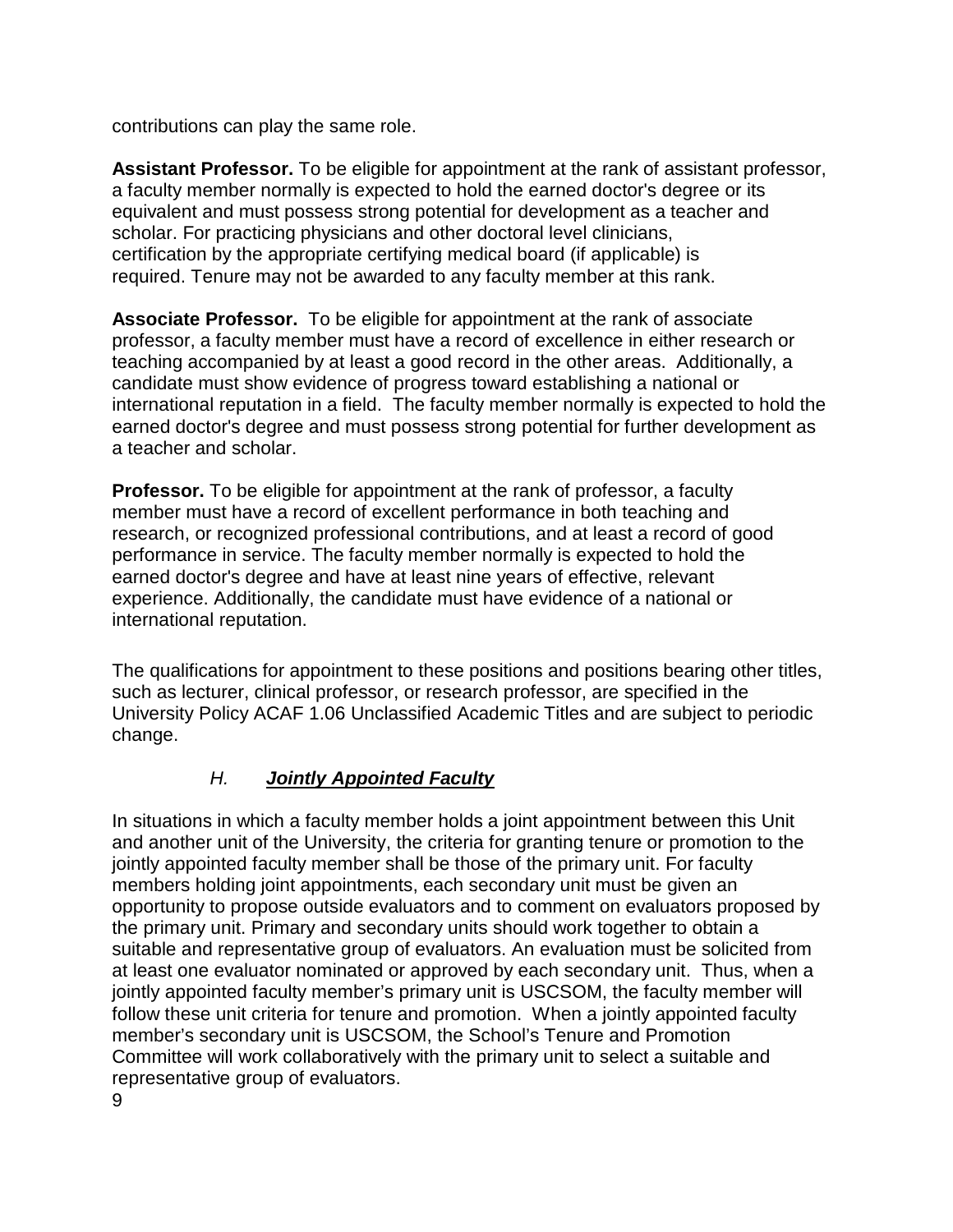Any department or program that is the secondary unit for one or more faculty members with joint appointments must have in effect a written statement of procedures, which must be approved by the University Committee on Tenure and Promotion, and by which the views of all faculty eligible to participate in evaluation of the candidate will be solicited and provided for inclusion in the candidate's file. In cases in which the secondary unit does not achieve consensus regarding a file, the secondary unit may submit two letters for inclusion in the candidate's file: A majority and a minority report.

Any department that is the primary unit for one or more faculty members with joint appointments must include in its criteria processes for (1) involving each secondary department or program in the selection of outside evaluators; (2) making the candidate's file available to eligible faculty of each secondary unit; and (3) obtaining formal input from the eligible faculty of each secondary unit and placing it in the candidate's file at least five working days prior to the unit's vote on the application. Faculty who are members of both the primary and secondary unit can only vote in the primary unit.

A memorandum of understanding (MOU) must be in place for all faculty members holding joint appointments. The MOU should include (1) identification of the tenuring unit; (2) teaching load and split of teaching load between the primary and secondary units; (3) formula and criteria for sharing indirect cost return (IDCR) among the units; (4) service responsibility load and split between the units; and 5) detailed procedures for addressing Faculty Manual requirements for involvement of the secondary unit or program in selecting outside evaluators, making the candidate's file available to eligible voting faculty of the secondary unit, and the collection and inclusion of input from faculty from the secondary unit into the candidate's file at least five working days prior to the date of any scheduled meeting to vote on the candidate's file. The MOU should include signatures of the jointly appointed faculty member, the unit heads of the primary and secondary units, the deans of the colleges in the units reside, and the provost. The teaching load for a joint appointment should not be greater than for a faculty member of the same rank in the primary unit. The service load for a joint appointment should be comparable to normal service load of a faculty member of the same rank in the primary unit. The MOU should be included in the candidate's primary file.

# I. **File submission and handling**

# **1. Appointment Procedures**

Appointment of tenure-track faculty of the USCSOM at the rank of associate professor or professor will require review by the USCSOM Tenure and Promotion Committee.

The curriculum vitae, application materials, and the rank recommended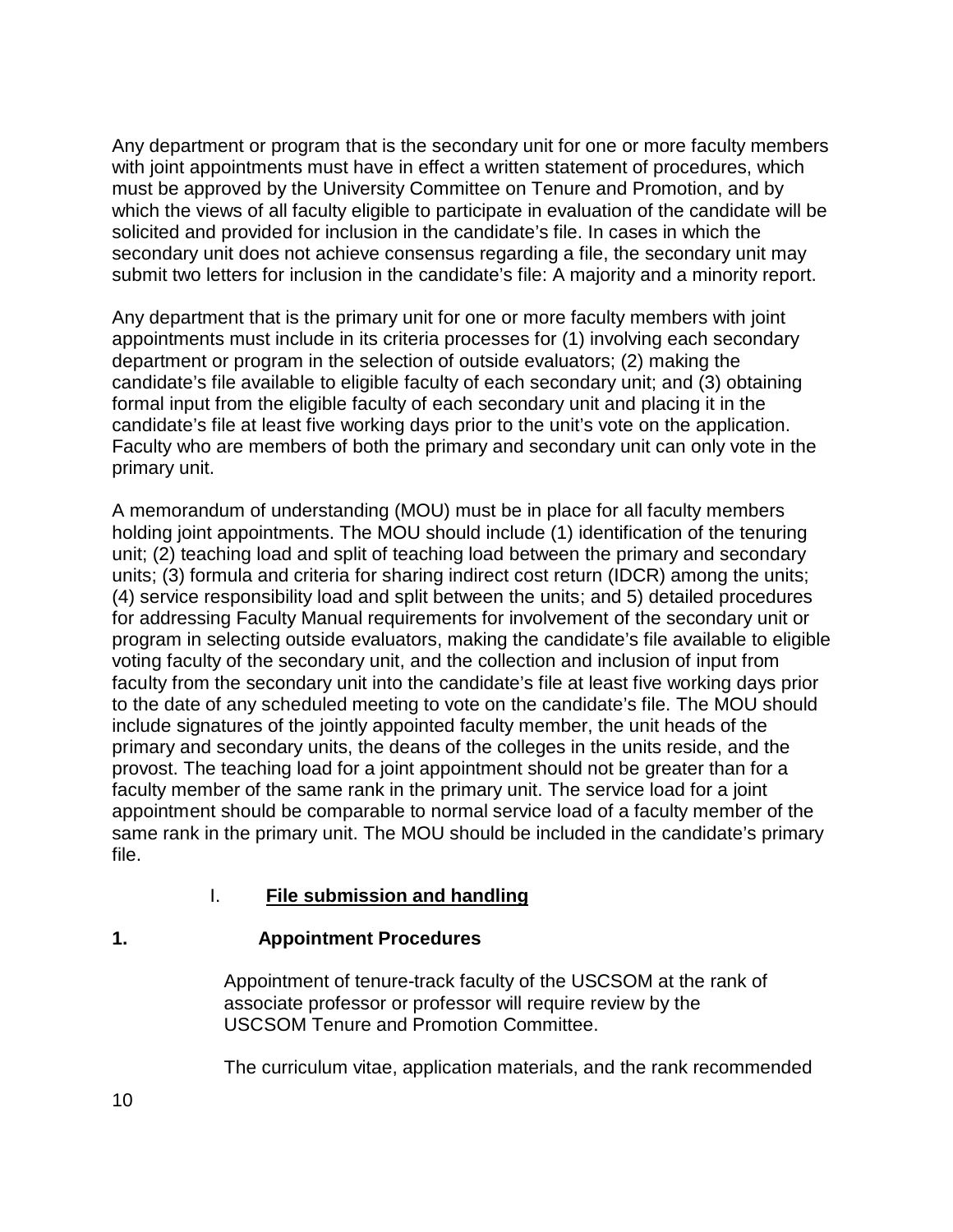by the departmental chair for candidates for appointment will be submitted to the Committee.

The Committee will evaluate the curriculum vitae and application materials and make a recommendation concerning the most appropriate faculty rank for the candidate.

The Chair of the Tenure and Promotion Committee will forward the recommendation to the Dean's office along with supporting material.

The Dean or Associate Dean for Faculty Affairs will solicit input about prospective appointees from the department chair prior to forwarding the Dean's recommendation along with that of the Tenure and Promotion Committee to the Provost.

#### **2. Tenure and Promotion Procedures**

The department chair will be notified of the University timetable for tenure and promotion each year. It is the responsibility of the department chair to notify all appropriate faculty of the timetable each year. Faculty must notify their department chair or dean in writing indicating whether or not they will request tenure and/or promotion each academic year.

Any faculty member desiring consideration for tenure or promotion must submit a completed file to the Unit Tenure & Promotion Committee by the deadline specified in the Provost's Tenure and Promotion Calendar for the appropriate academic year. The Unit T&P Committee will contact outside referees and obtain agreement to review files according to the Provost's T&P Calendar.

The candidate bears primary responsibility for preparation of the file on which the decision will be based. The candidate should see to it that appropriate materials have been prepared and submitted for all sections for which he/she is responsible. The faculty member shall include a sheet listing the materials he/she has included in the file. The Provost office also provides a list indicating the expected order of materials in Tenure and/or Promotion files. Included in each file must be the original letter of appointment and in the case of a joint appointment, a copy of the Memorandum of Understanding (MOU). The candidate should consult the most current version of the UCTP Guide to Tenure and Promotion in preparing for file submission.

Both the candidate and the academic unit should assemble files that contain the following items if and when relevant to the criteria and to the candidate under consideration: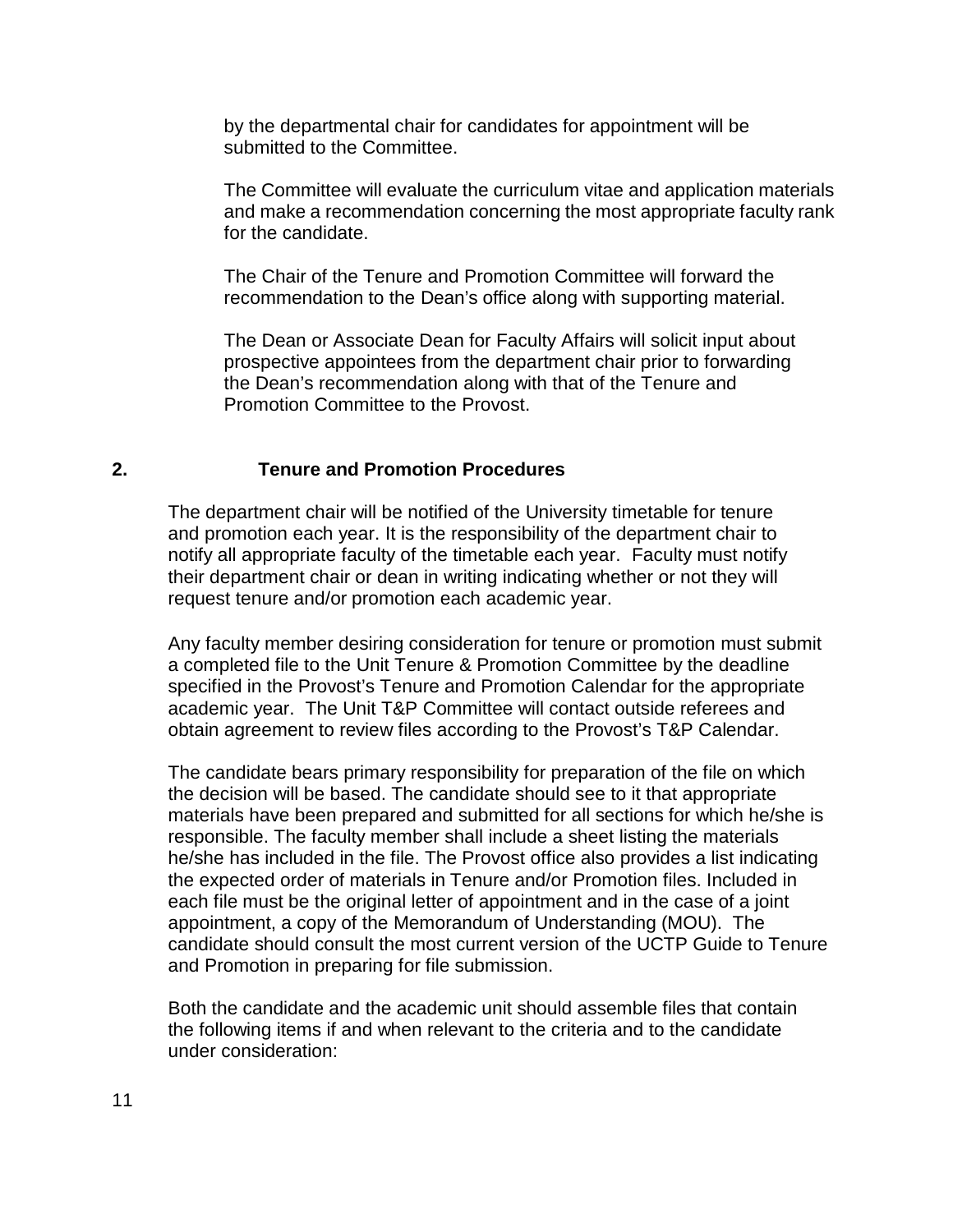a) Evaluations of teaching performance;

b) A list of publications, papers presented, grant proposals, and the like;

c) As appropriate, evidence of creativity.

d) A list of service activities such as clinical patient care, work on unit, college and university committees, student advisement, participation in professional societies, and relevant public service;

e) Documentation of experience at the University of South Carolina;

f) Description of relevant experience elsewhere;

g) Description of participation in interdisciplinary education and research activities; and

h) All external evaluations of a candidate's scholarly or creative achievements and other professional activities received by the units.

The chair of the unit Tenure and Promotion Committee shall ensure that the file is correctly assembled and made available to the members of the unit committee for evaluation prior to the discussion of the file.

Consideration of promotion requires that at least five evaluations of the candidate's scholarship and research be obtained from impartial scholars at peer or aspirant institutions within the field, outside the University of South Carolina.

The candidate may solicit additional letters of support, which will be filed in a separate section from that of the external referees' letters. Written letters from previous years are not automatically included in the file, however, they may be included if written permission from the author is obtained.

Promotion and tenure must be considered separately, with independent ballots, but the two may be considered concurrent with one another. Since it is not permissible to award tenure at the rank of assistant professor, failure to achieve promotion from assistant professor to associate professor would disqualify a candidate from receiving tenure regardless of the outcome of the vote regarding tenure.

The chair of the Tenure and Promotion Committee will forward all recommendations to the Dean with supporting material for consideration by the Dean.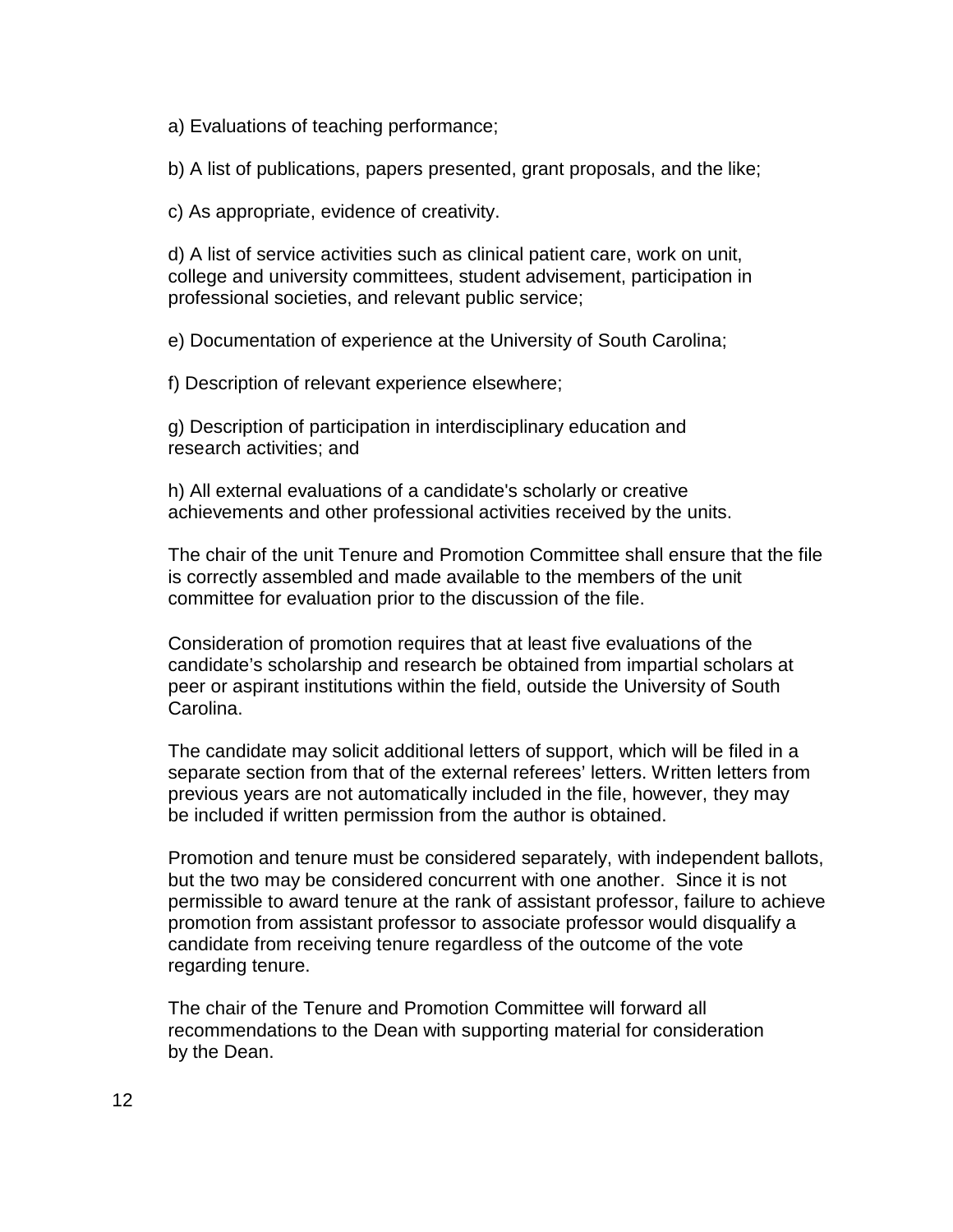The Dean will review the file, add an assessment and recommendation, and forward the file to the Provost.

The Provost will review the file, add an assessment and recommendation and forward the file to the University Committee on Tenure and Promotions.

If the unit fails to give the candidate a favorable vote, the unit's T&P chair (or if the chair is not privy to the unit proceedings, a designated senior faculty member who was) will notify the candidate promptly and shall, upon request by the candidate, without attributions, provide the candidate with a written synopsis of the discussion and an indication of the strength of the vote of the unit. Candidates dissatisfied with the unit's recommendation may send a written request to the chair of the unit's tenure and promotion committee for the file to move forward, and should consult the Faculty Manual guidelines on grievance procedures. Only if the candidate files a written appeal in this manner will the file be forwarded to the next level of review; i.e., department chair or dean.

After the unit has voted, only the following items may be added to the file:

a. Unit faculty vote justifications, and statements from the department chair, dean, and Provost accompanying the file to the next steps of the procedure.

b. The votes and justifications of the members of the UTPC

c. Material information arising as a consequence of actions taken prior to the unit vote, for example (a) letters from outside evaluators solicited before but received after the unit vote; (b) notifications of acceptance of manuscripts referred to in the file; (c) publication of books or articles which had been accepted prior to the unit vote; and (d) published reviews of a candidate's work which appear after the unit vote.

d. Letters from faculty members in the unit. Each faculty member, whether or not authorized to vote, may write to the department chair, and/or the dean and/or the Provost. Each of these letters will become part of the file at the addressee's level. In the case of joint appointments, letters from the secondary units will also be included.

e. If new information is received by the UCTP that may not be added to the file under the provisions described above, it shall not be considered by the UCTP in its deliberations regarding its recommendation.

Failure to recommend favorably at a particular time is without prejudice with respect to future consideration.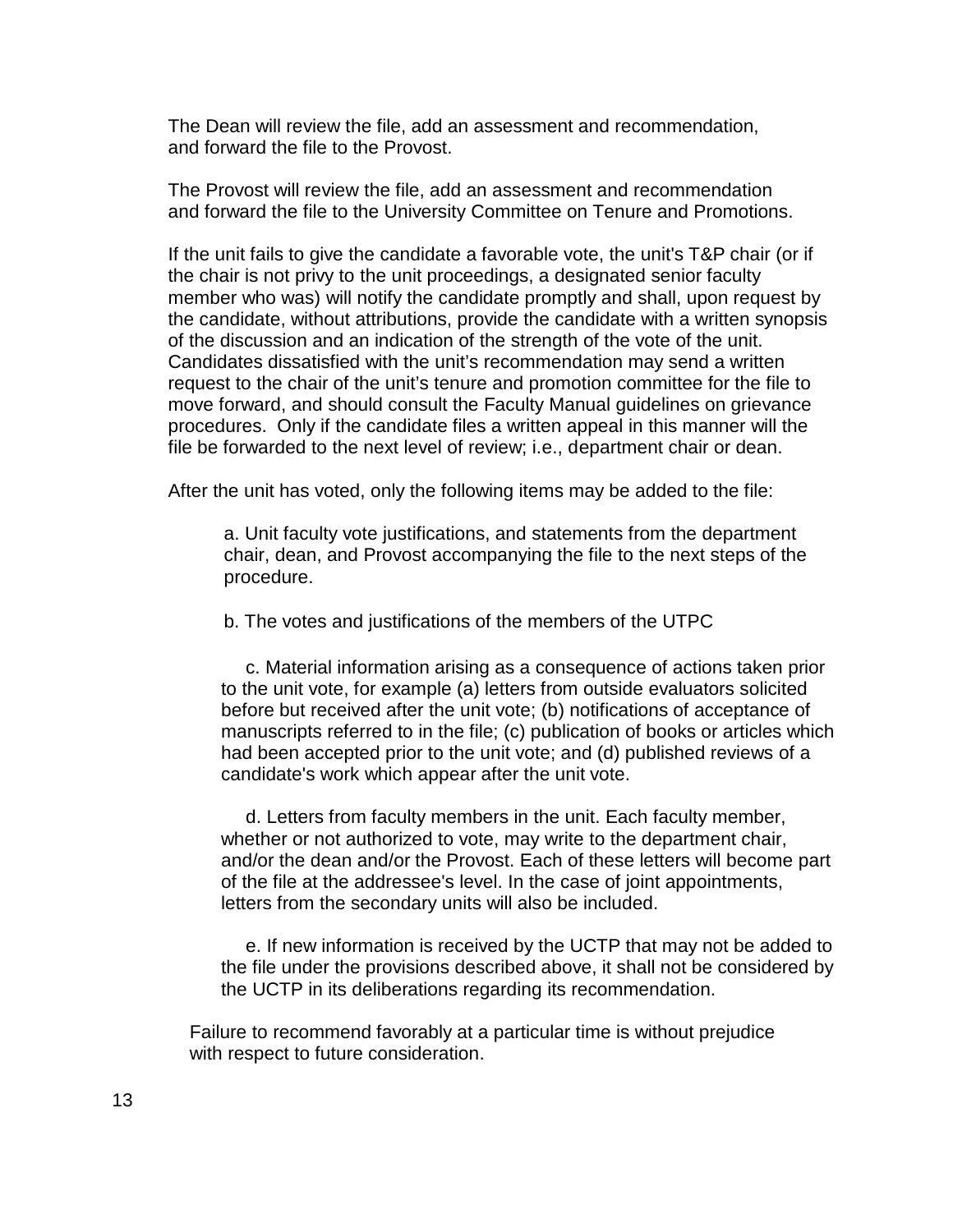# *III. Tenure and Promotion Criteria*

Evidence of progressively effective performance is required for advancement through faculty ranks. Members of the Tenure and Promotion Committee will be guided by the following criteria in making their recommendations:

# *A. Assistant Professor to Associate Professor*

Promotion from the rank of Assistant Professor to the rank of Associate Professor should be requested only if individuals show strong potential that they will become leading teachers, scholars/researchers, or clinicians. Promise should be substantiated by evidence. A candidate at the rank of Associate Professor must possess maturity of judgment, personal and professional integrity, highly motivated productivity, potential for leadership, and commitment to institutional and professional goals. Candidates should demonstrate a commitment to teamwork and active participation in faculty development activities. The USC Columbia Faculty Manual (9/June/17) specifies that: "*Unit criteria for promotion to associate professor and for tenure at the rank of associate professor shall require, at a minimum, evidence of excellence in either research and/or creative activities or teaching, accompanied by a good record in the other areas, and evidence of progress toward establishing a national or international reputation in a field".*

Accomplishments in a faculty position at another educational institution may be considered in evaluating a candidate for promotion to Associate Professor, however, work accomplished at USC is to be weighted more heavily than work performed elsewhere, prior to joining the University faculty. There is no absolute minimum time of service at USC for faculty hired from another institution to be considered for promotion to the rank of Associate Professor.

# *B. Associate Professor to Professor*

Promotion from the rank of Associate Professor to the rank of Professor should be based upon promise fulfilled. A move to the rank of Professor should be accompanied by evidence of attainment of national or international stature in a field. Additionally, a candidate for promotion at the rank of Professor must demonstrate maturity of judgment, personal and professional integrity, leadership skills, administrative abilities, and commitment to institutional and professional goals. Candidates should demonstrate a commitment to teamwork and active participation in faculty development activities. Promotion from the rank of Associate Professor to the rank of Professor generally requires, at a minimum, evidence of excellence in research (or creative activities) and teaching, accompanied by a record in service that is at least good, and evidence of national or international stature in their field. It is generally expected that the candidate has a record of continuous scholarly activity. Exceptions should be noted and explained in the candidate's personal statement.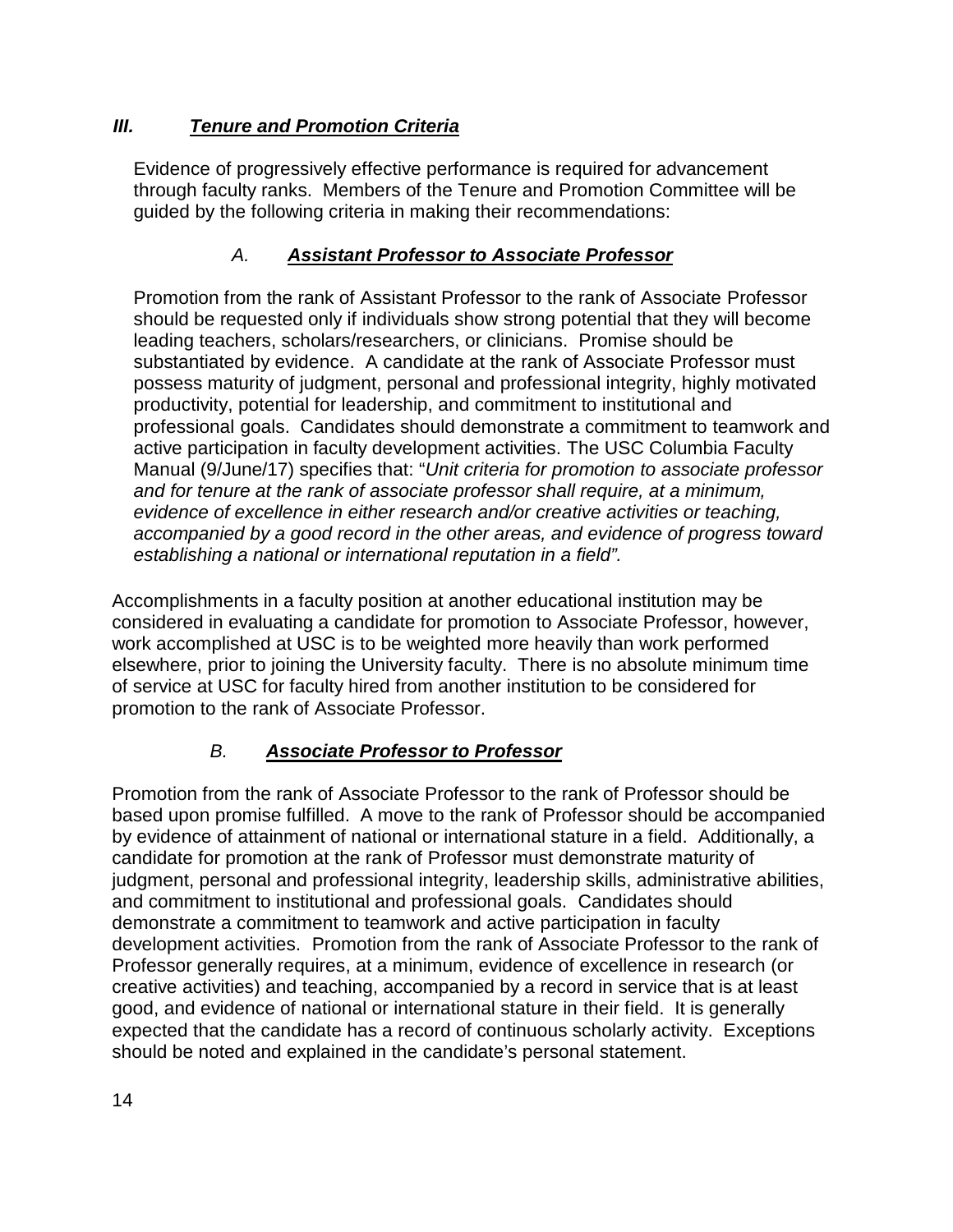Accomplishments in a faculty position at another educational institution may be considered in evaluating a candidate for promotion to Professor; however, work accomplished at USC is to be weighted more heavily than work performed elsewhere, prior to joining the University faculty. There is no absolute minimum time of service at USC for faculty hired from another institution to be considered for promotion to the rank of Professor, however, a total length of service in academia of nine years is generally considered to be the minimum.

# *C. Tenure*

The faculty member must have earned the rank of Associate Professor or Professor. Promotion to Associate Professor can be concurrent with the awarding of tenure. A candidate's record must provide evidence of consistent and durable performance in research and scholarly accomplishments, in teaching, and in service. While length of service at the University can be a factor in determining the consistency and durability of a tenure candidate's performance, substantial prior experience or an exceptional record of accelerated contributions can play the same role.

# *D. Criteria for Achievement*

# **1. Scholarship**

Scholarship is of primary importance in the USCSOM. Faculty members are expected to maintain a continuous record of peer-reviewed work that contributes to the knowledge base in the faculty member's respective discipline. Of major importance are peer-reviewed articles in high-quality journals, research grants or scholarly projects with external support, authored or edited books, book chapters, monographs with recognized publishers, and disseminated and peer-reviewed curricular materials. Development of new curricular materials or methodologies may be considered as teaching activities or research/scholarship activities depending on their dissemination and the degree to which external peers are engaged in their review. Due to the diversity of the disciplines represented within the Unit, the distribution of scholarly activities may vary.

**a. Outstanding:** There must be an exemplary record of campus leadership in research/scholarship and publications of merit and significance with the candidate ideally reflecting a mixture of roles including collaborative team member, principal collaborator and/or senior author. It is not possible to give a precise, quantitative criterion for the number of publications, since the scope and influence of the work must be weighed in each case. All candidates must meet minimum standards stated in the Unit criteria, with higher expectations for candidates with relatively higher effort in any specific category. Work that is published in high impact journals or venues should be given more weight, as should collaborative clinical or curricular research that advance the institution's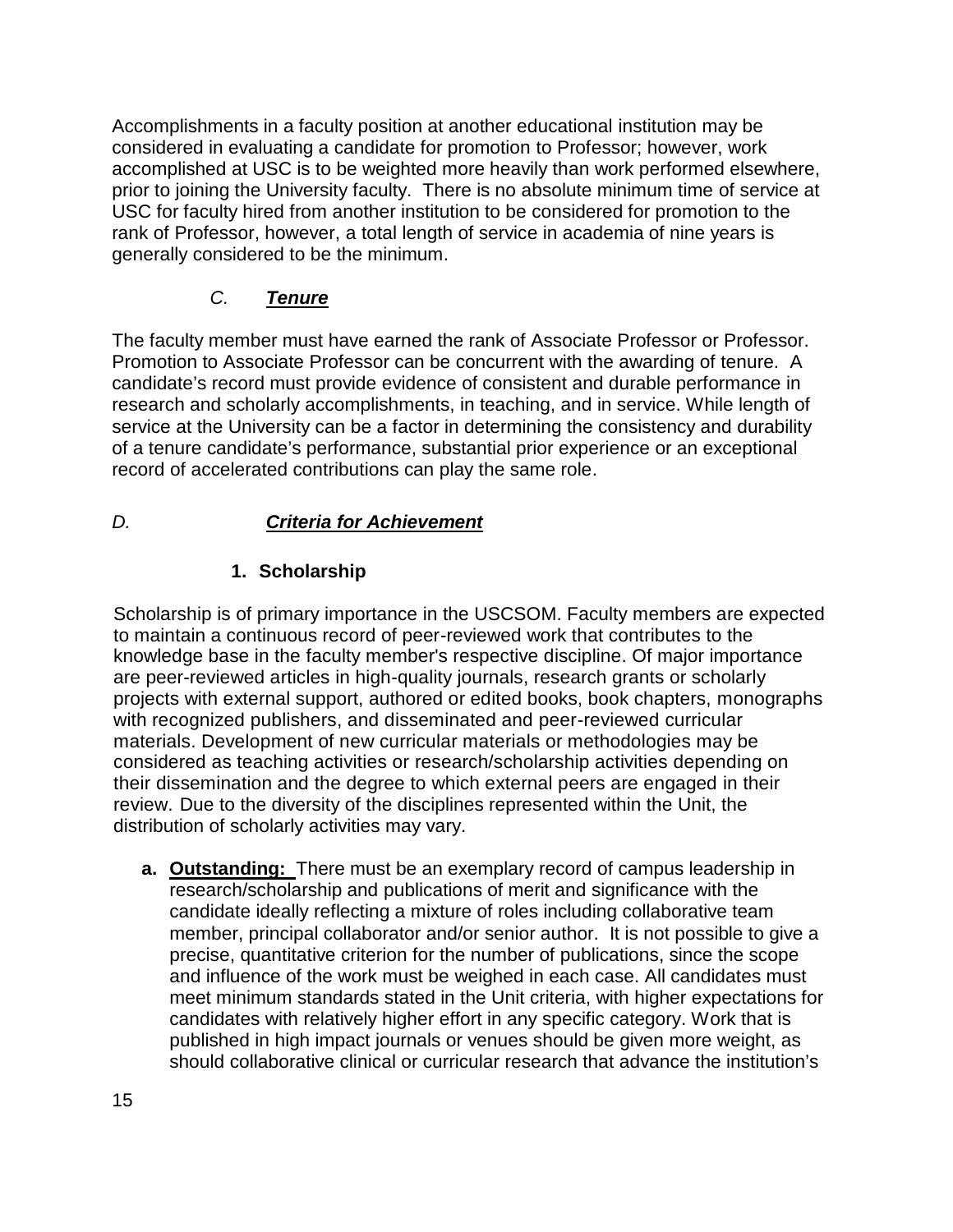clinical, research and/or teaching missions. Peer-reviewed published curricular materials may be counted, and should be weighted in proportion to the effort required to produce the material as well as its relative impact, if known. Research grants awarded represent significant achievements as peer-reviewed scholarly activities. Consistent mentoring in research/scholarship of junior faculty within the USCSOM that results in demonstrable results is also evidence of an "outstanding" performance level.

In addition, the candidate's scholarship should have become recognized by three or more of the following: approval or funding of a competitive research grant with candidate as the principal investigator; editorship for a refereed professional or scientific journal; appointment to a study section, scientific task force, or advisory group for NIH or equivalent; participation in a national/international task force or committee to establish clinical practice standards; or a consistent record of invited scientific presentations at national or international meetings.

Documentation will include copies of publications, evidence of other peer recognition as described, record of grant funding achievements as recorded in the University Research Office USCera (or equivalent) system, and favorable review of the significance of the candidate's scholarship in outside letters of reference. Five or more outside referee letters should attest to the candidate's achievement of a state, regional or national reputation in some area in his or her field. Manuscripts that are in preparation or under review may not be counted unless they are accepted for publication after the candidate's file is submitted.

**b. Excellent:** There must be evidence of campus leadership in research/scholarship and a very strong record of publications of merit and significance with the candidate reflecting a mixture of roles including collaborative team member, principal collaborator and/or senior author. It is not possible to give a precise, quantitative criterion for the number of publications, since the scope and influence of the work must be weighed in each case. However, if a candidate is-devoting 100% of effort to research then the candidate would be expected to have published approximately 15 publications. Work that is published in high impact journals or venues should be given more weight, as should collaborative clinical or curricular research that advance the institution's clinical, research and/or teaching missions. Peerreviewed published curricular materials may be counted, and should be weighted in proportion to the effort required to produce the material as well as its relative impact, if known. Research grants awarded represent significant achievements as peer-reviewed scholarly activities. Book reviews, letters to the editor, published or unpublished abstracts of presentations, and other non-peer reviewed materials represent lesser accomplishments but may be considered as supporting evidence in meeting this requirement.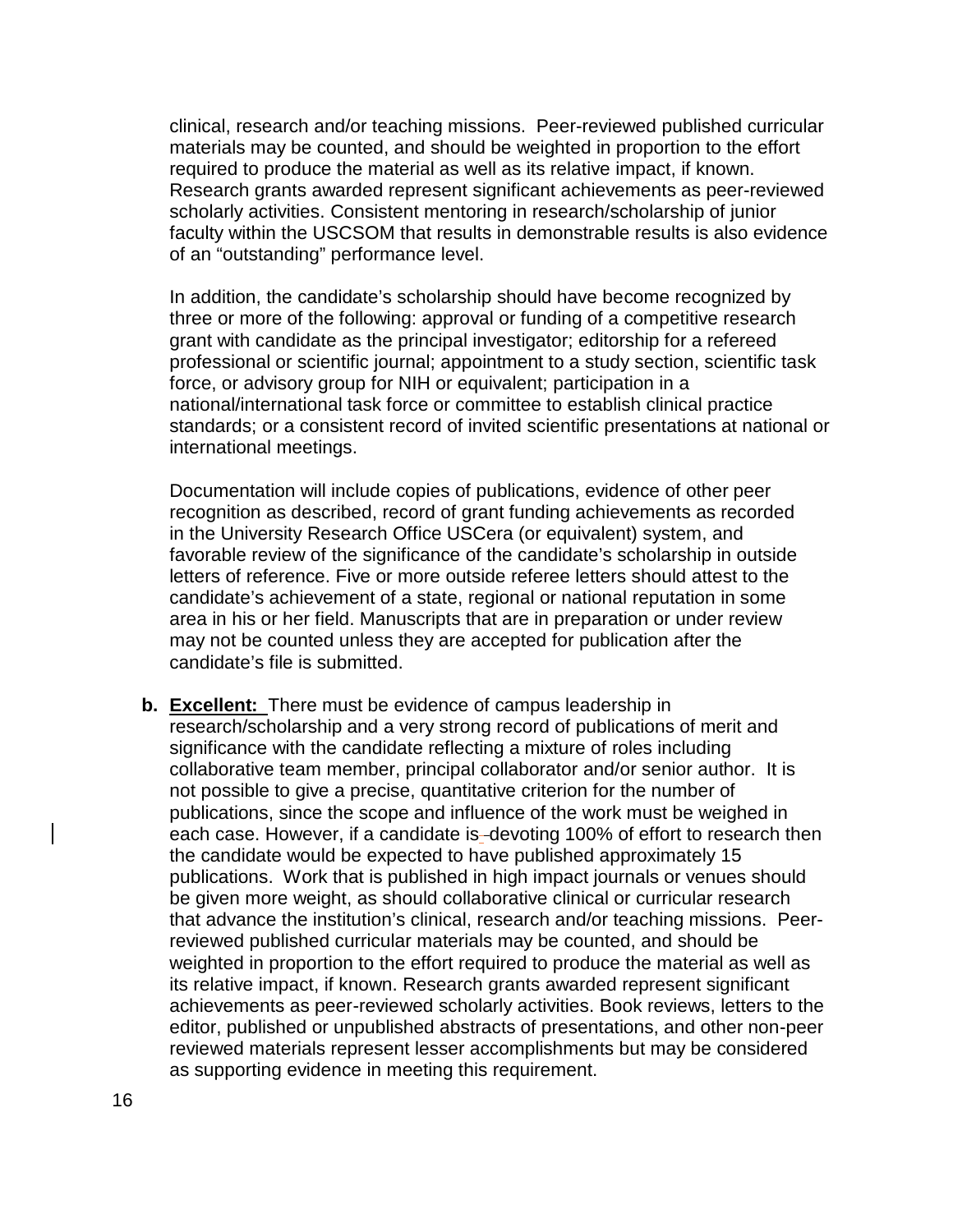In addition, the candidate's scholarship should have become recognized by one or more of the following: approval or funding of a competitive research grant with candidate as the principal investigator; editorship or editorial board membership for a refereed professional or scientific journal; regular reviewer for recognized peer-reviewed journals or of grant proposals for a study section of a competitive grant-awarding agency; appointment to a study section, scientific task force, or advisory group for NIH or equivalent; participation in a national/international task force or committee to establish clinical practice standards; or several refereed scientific presentations at national or international meetings.

Documentation will include copies of publications, evidence of other peer recognition as described, record of grant funding achievements as recorded in the University Research Office USCera (or equivalent) system, and favorable review of the significance of the candidate's scholarship in outside letters of reference. Manuscripts that are in preparation or under review may not be counted unless they are accepted for publication after the candidate's file is submitted. Successful mentoring of junior faculty within the USCSOM in research/scholarship that results in demonstrable results is also evidence of an "excellent" performance level. Outside letters should attest to the candidate's achievement of a state, regional or national reputation in some area in his or her field.

**c. Good:** There must be publications of merit and significance as senior author or principal collaborator. It is not possible to give a precise, quantitative criterion for the number of publications, since the scope and influence of the work must be weighed in each case. However, if a candidate was devoting 100% effort to research then the candidate would be expected to have published approximately 10 publications. Work that is published in high impact journals or venues should be given more weight, as should collaborative clinical or curricular research that advance the institution's clinical, research and/or teaching missions. Peerreviewed published curricular materials may be counted, and should be weighted in proportion to the effort required to produce the material as well as its relative impact, if known. Research grants awarded represent significant achievements as peer-reviewed scholarly activities. Book reviews, letters to the editor, published or unpublished abstracts of presentations, and other non-peer reviewed materials represent lesser accomplishments but may be considered as supporting evidence in meeting this requirement.

Documentation will include copies of publications, evidence of other peer recognition as described, and favorable review of the significance of the candidate's scholarship in outside letters of reference. Manuscripts that are in preparation or under review may not be counted unless they are accepted for publication after the candidate's file is submitted.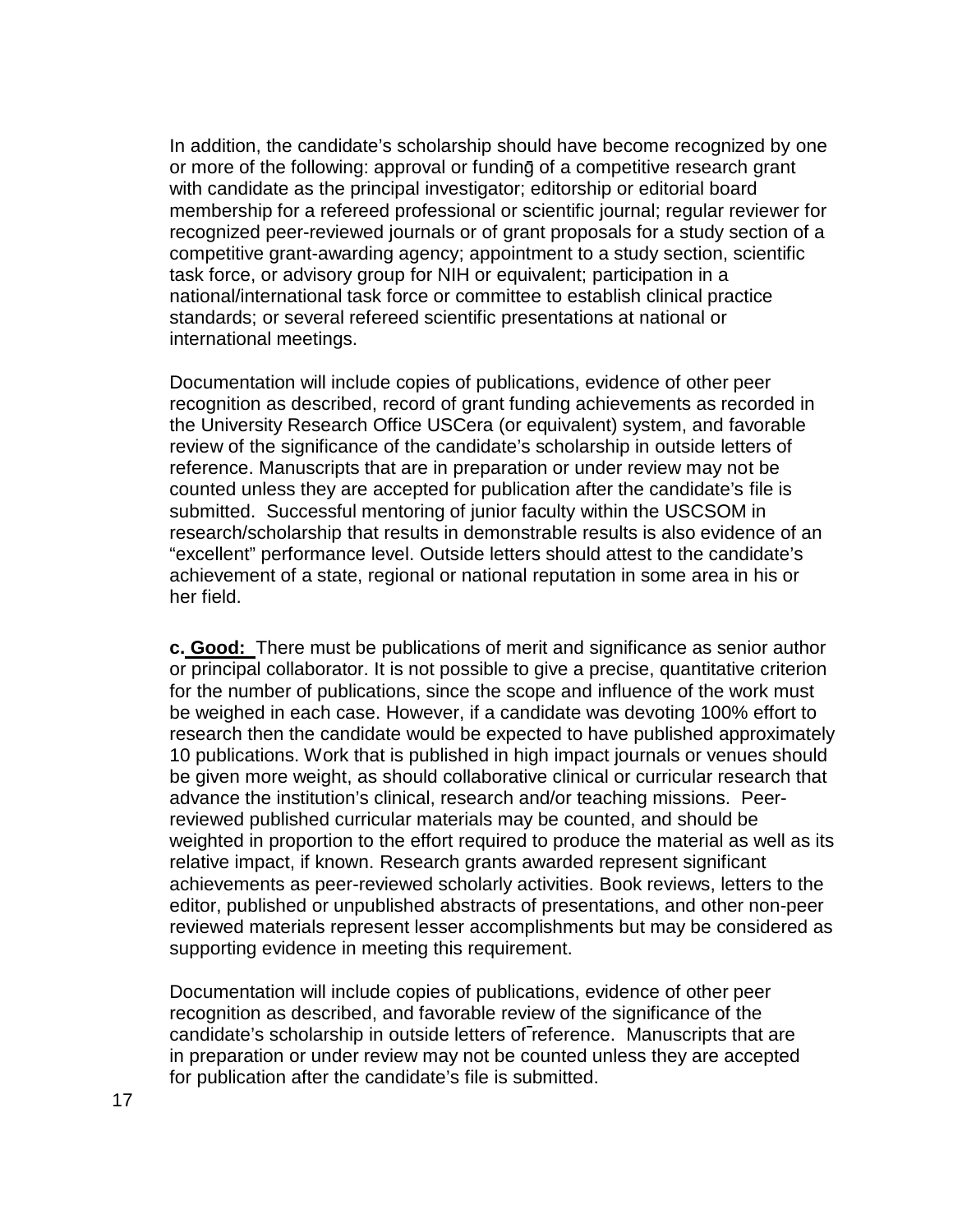**d. Fair:** Peer-reviewed publications of merit and significance. It is not possible to give a precise, quantitative criterion for the number of publications, since the scope and influence of the work must be weighed in each case. However, if a candidate was devoting 100% of effort to research then the candidate would be expected to have published approximately 5 publications. Work that is published in high impact journals or venues should be given more weight, as should collaborative clinical or curricular research that advance the institution's clinical, research and/or teaching missions. Peer-reviewed published curricular materials may be counted, and should be weighted in proportion to the effort required to produce the material as well as its relative impact, if known. Research grants awarded represent significant achievements as peer-reviewed scholarly activities. Book reviews, letters to the editor, published or unpublished abstracts of presentations, papers submitted but not yet accepted, and other non-peer reviewed materials represent lesser accomplishments but may be considered as supporting evidence in meeting this requirement.

Documentation will include copies of published work and drafts of work that have been accepted by a journal or are in press. Manuscripts that are in preparation or under review may not be counted unless they are accepted for publication after the candidate's file is submitted.

### **2. Teaching**

The USCSOM places a priority on teaching. Teaching refers to all forms of medical instructional activities (undergraduate, graduate, or continuing medical education) on and off campus, including teaching assigned modules, courses, clerkships and training programs; engaging in curricular and program development; development of learner-centered & active learning activities; establishment of effective methods of learner assessment; and competency-based approaches in medical/healthcare education. Development of new curricular materials or methodologies may be considered as teaching activities or research/scholarship activities depending on their dissemination and the degree to which external peers are engaged in their review. Clinical teaching and supervision are recognized and valued for contributing to effective instruction in the Unit. Due to the diversity of the disciplines represented in this Unit, the type and distribution of teaching activities may vary considerably between different faculty members. Candidates are encouraged to present diverse teaching/education accomplishments in a portfolio to support the criteria outlined in IV.2.a. through IV.2.d below.

**a. Outstanding:** There must be recognition as a highly effective teacher of either medical students, graduate students, residents, and/or fellows. Documentation will include an average rating greater than 4.5 on a 5-point Likert scale where higher numbers are associated with better performance (with allowance made for equivalent performance when available data are scaled differently) on student and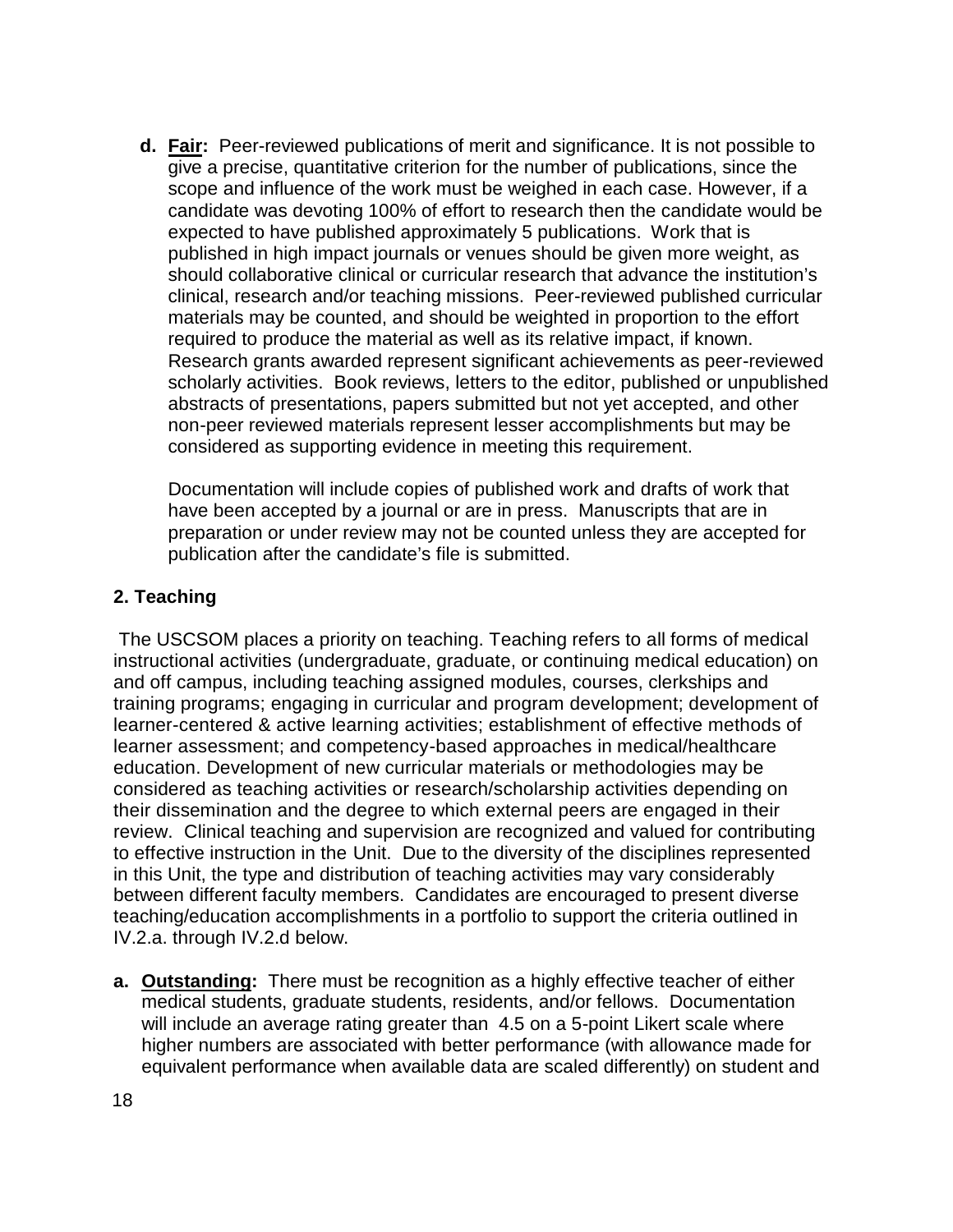peer evaluations and other formal metrics for teaching evaluation. The faculty member should document leadership and mentoring in teaching, and demonstrate active participation and clear leadership in curricular integration, and teachingrelated faculty development activities. Candidates should provide clear evidence of the use of active learning in the classroom, and innovation in teaching and assessment. Clinicians whose teaching is primarily in the form of patient care may offer alternative forms of evidence of performance that may be unique to their diverse learning environments. In this case, candidates should articulate the connection between advancement of learners in clinical practice settings where prevailing norms related to classroom teaching of university courses do not apply or do not fully capture the value added for assigned learners (e.g. clinical fellows, residents, interns, preceptor-students, etc.).

In addition, at least two of the following achievements will be documented: publication in a refereed journal on educational issues; multiple teaching awards from residents or medical students; peer teaching beyond the institution at regional, state, or national professional meetings (including CME/CPD); receipt of a career teacher grant or award, or serving as principal investigator for a training grant awarded to the candidate's department**;** or development of a new department, clinical fellowship or residency program will also be evidence of proficiency in this area.

**b. Excellent:** There must be recognition as an effective teacher of medical students, graduate students, and/or residents. Documentation will include an average rating greater than 4.10 on a 5-point Likert scale where higher numbers are associated with better performance (with allowance made for equivalent performance when available data are scaled differently) on student and peer evaluations and other formal metrics for teaching evaluation. The faculty member should document active participation and leadership in curricular integration and teaching-related faculty development activities. Candidates should provide evidence of the use of active learning in the classroom, and innovation in teaching and/or assessment. Clinicians whose teaching is primarily in the form of patient care may offer alternative forms of evidence of performance that may be unique to their diverse learning environments. In this case, candidates should articulate the connection between advancement of learners in clinical practice settings where prevailing norms related to classroom teaching of university courses do not apply or do not fully capture the value added for assigned learners (e.g. clinical fellows, residents, interns, preceptor-students, etc.).

In addition, publication in a refereed journal on educational issues; teaching awards from residents or medical students; peer (including CME/CPD) teaching beyond the institution at regional, state, or national professional meetings; or receipt of a career teacher grant or award, or serving as principal investigator for a training grant awarded to the department**;** or development of a new department, clinical fellowship or residency program will also be evidence of proficiency in this area.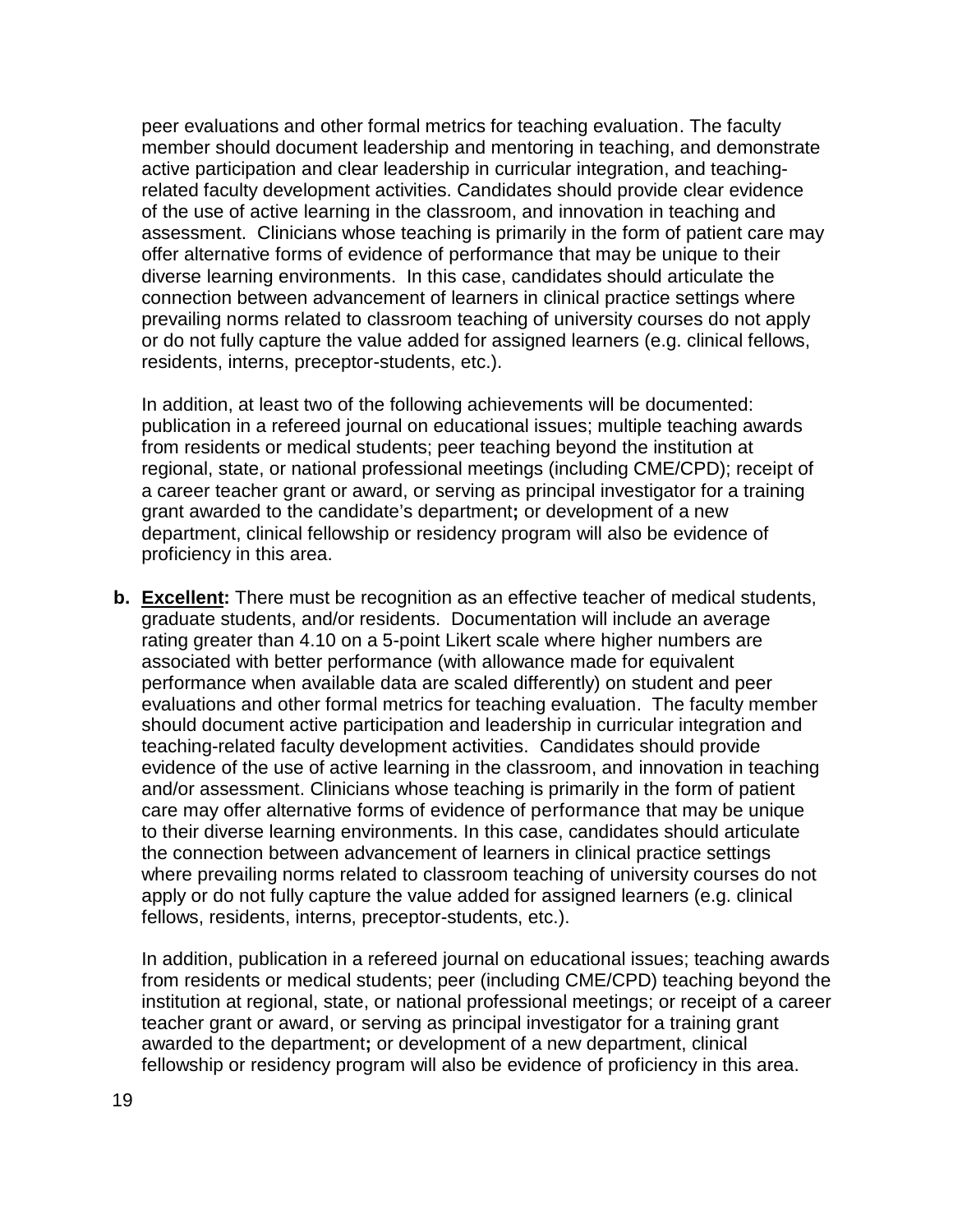- **c. Good:** There must be recognition as an effective teacher of medical students, graduate students, and/or residents. Documentation will include an average rating greater than 3.70 on a 5-point Likert scale where higher numbers are associated with better performance (with allowance made for equivalent performance when available data are scaled differently) on student and peer evaluations and other formal metrics for teaching evaluation, with favorable letters from the clerkship and/or training director(s) as appropriate. The candidate should document active participation in teaching-related faculty development activities as a learner, and participation in curricular development. Clinicians whose teaching is primarily in the form of patient care may offer alternative forms of evidence of performance that may be unique to their diverse learning environments. In this case, candidates should articulate the connection between advancement of learners in clinical practice settings where prevailing norms related to classroom teaching of university courses do not apply or do not fully capture the value added for assigned learners (e.g. clinical fellows, residents, interns, preceptor-students, etc.).
- **d. Fair:** There must be recognition as an effective teacher of medical students, graduate students, and/or residents. Documentation will include an average rating greater than 3.30 on a 5-point Likert scale where higher numbers are associated with better performance (with allowance made for equivalent performance when available data are scaled differently) on student and peer evaluations and other formal metrics for teaching evaluation, with favorable letters from the module, clerkship and/or training director(s) as appropriate. The faculty member should document some participation in teaching-related faculty development activities as a learner. Clinicians whose teaching is primarily in the form of patient care may offer alternative forms of evidence of satisfactory performance (as above).

### **3. Service/Patient Care**

The faculty of the USCSOM recognizes a responsibility to provide service to the medical school, hospital system, University, the community, and the profession. Faculty engage heavily in service through their patient-care activities. As an academic unit within the University, faculty members participate in a broad range of intellectual, social, and governance activities, and lend their professional expertise to advance their disciplines through work with outside organizations. In addition, faculty members extend their expertise to service activities that support their profession and their professional development, engaging in a broad range of professional and community service activities.

**a. Outstanding:** Candidate will have served the department in a major administrative role (e.g., with oversight for a clinical, teaching, or research program that has multiple program elements, typically requiring supervision of the work of junior faculty or comparable personnel; or a similar major role or roles, continuing over several years, in a regional, state, or national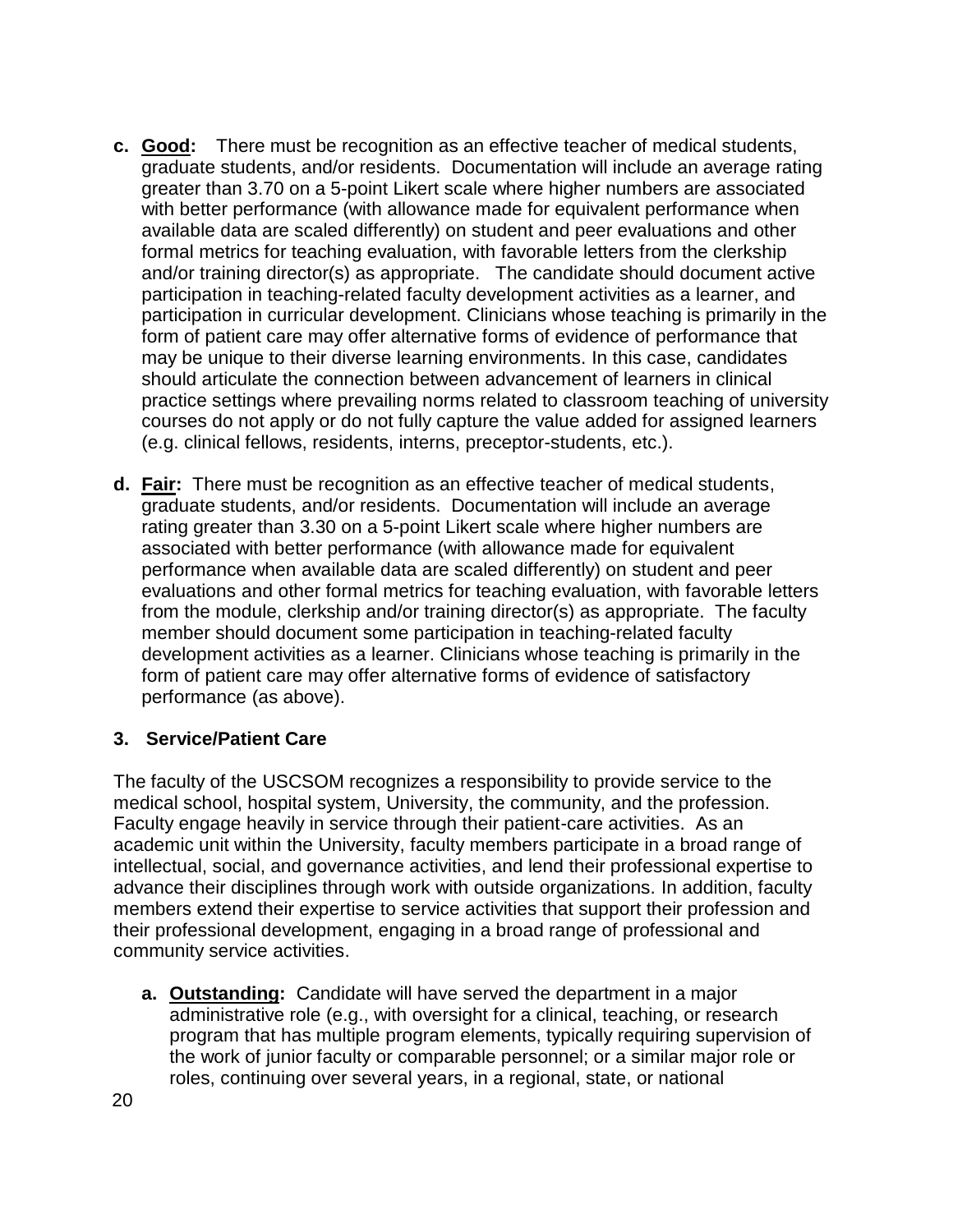professional organization); or the candidate will have demonstrated an "Outstanding" patient care record reflecting a high level of both care and patient satisfaction, supported by a letter from the departmental chair or vice chair over clinical services that demonstrates an extraordinary level of performance that can be achieved by few individuals or development of a national/international reputation that draws patients internationally or nationally. In addition, the candidate's administrative leadership will have received regional, state, or national recognition by peers; or the candidate will have achieved regional, state, national or international prominence in some aspect of patient care.

The candidate will have demonstrated exemplary citizenship to the School of Medicine through effective leadership and service on committees either within the School of Medicine or at the University level.

As examples, faculty can satisfy the basic service/patient care requirements for outstanding performance by having served effectively as chief of a clinical program (e.g., ward, outpatient clinic, or consultation service); as director of a training program (or the equivalent), Division Chief, Vice Chair, Chair of a department, Assistant or Associate Dean for a period of three or more years, or demonstrated a mentoring role to other faculty in improving patient outcomes or quality measures.

Documentation of an "Outstanding" *patient care record* requires that the candidate will provide evidence of a statewide or national reputation for expertise and innovation in the diagnosis and/or treatment of a particular disease or of a particular group of patients.

In addition to the above, "Outstanding" achievement in service/patient care also requires that the candidate will have achieved at least two of the following:

- refereed publications on administrative or patient care issues;
- presentations at workshops or demonstrations on diagnosis or treatment at a national meeting;
- appointment to a national task force or committee addressing administrative, organizational, service delivery, or patient care issues;
- service to a national professional organization in the candidate's discipline (or medical education organization) as an officer or member of the board of directors (or equivalent)
- serving as a principal investigator for a training, clinical program, or public service grant awarded to the department;
- receipt of a grant or award for research on patient treatment or participation in a nationally prominent, multi-center collaborative treatment study in the role of campus principle investigator (or equivalent)
- Departmental receipt of a national recognition award for excellence of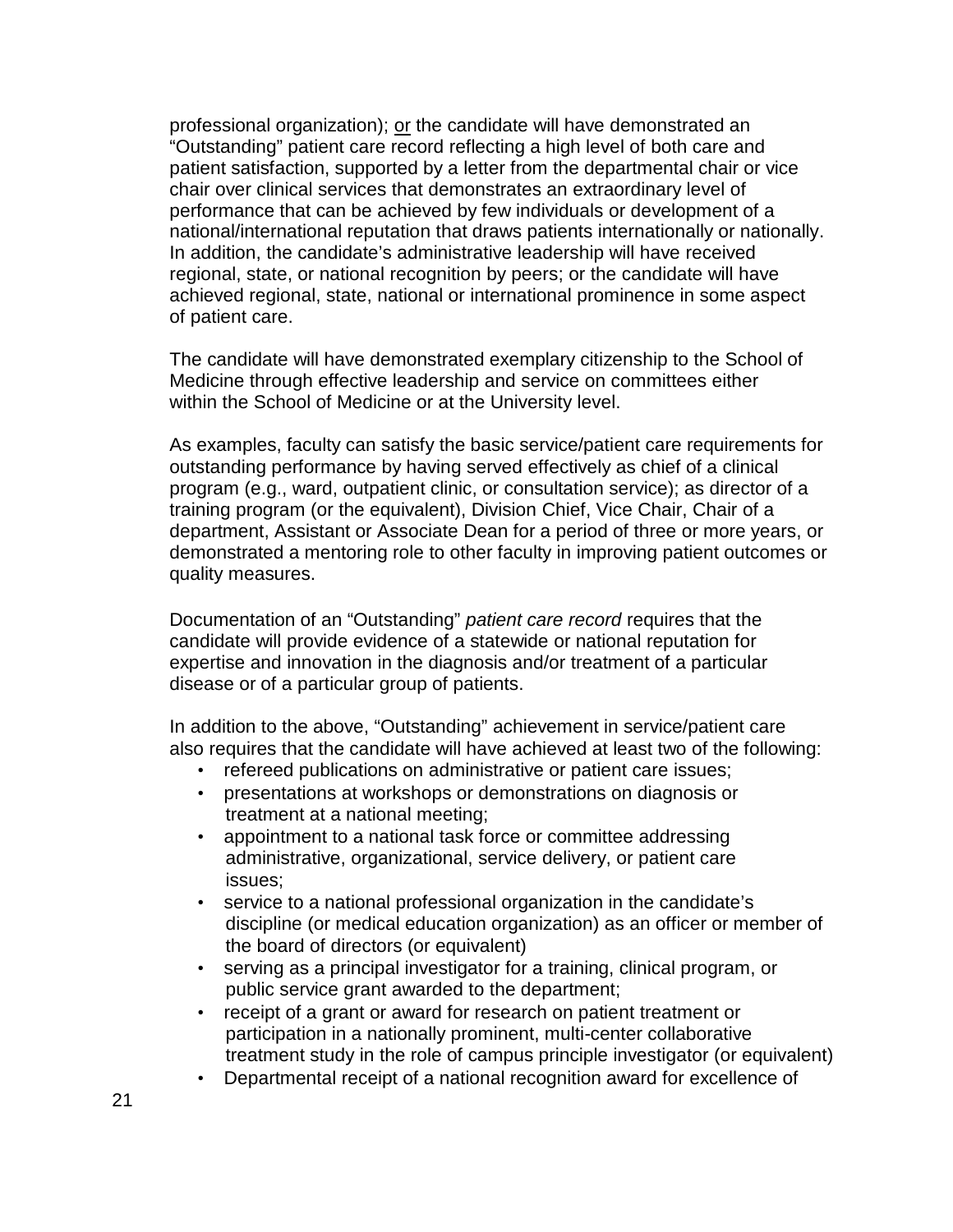a clinical program in which the candidate has provided significant leadership.

**b. Excellent:** Candidate will demonstrate experience at the department level (or above) in a significant administrative role; or the candidate will have demonstrated an "excellent" patient care record reflecting an unusually high level of either patient care or satisfaction, supported by a letter from the departmental chair or vice chair over clinical services that demonstrates a very high level of performance or development of a regional reputation that draws a significant number of patients from the neighboring region outside of the normal catchment area of the health care system. In addition, the candidate's administrative leadership will have received regional, state, or national recognition by peers, or the candidate will have achieved regional, state, national or international prominence in some aspect of patient care.

The candidate will have demonstrated consistent citizenship to the School of Medicine through effective participation leadership and service on committees either within the School of Medicine or at the University level.

Faculty can satisfy the basic service/patient care requirements for excellent performance by having served effectively as chief of a clinical program (e.g., ward, outpatient clinic, or consultation service); as director of a training program (or the equivalent), Division Chief, Vice Chair, Chair of a department, Assistant or Associate Dean for a period of up to three years, or will demonstrate a leadership role in improving patient outcomes or quality measures.

Documentation of an "excellent" *patient care record* requires that the candidate will have a regional or emerging state, national or international reputation for expertise and innovation in the diagnosis and/or treatment of a particular disease or of a particular group of patients.

In addition to the above, "Outstanding" achievement in service/patient care also requires that the candidate will have achieved at least one of the following:

- refereed publications on administrative or patient care issues;
- presentations at workshops or demonstrations on diagnosis or treatment at a national meeting;
- appointment to a national task force or committee addressing administrative, organizational, service delivery, or patient care issues;
- service to a national professional organization in the candidate's discipline (or medical education organization) as an officer or member of the board of directors (or equivalent)
- serving as a principal investigator for a training, clinical program, or public service grant awarded to the department;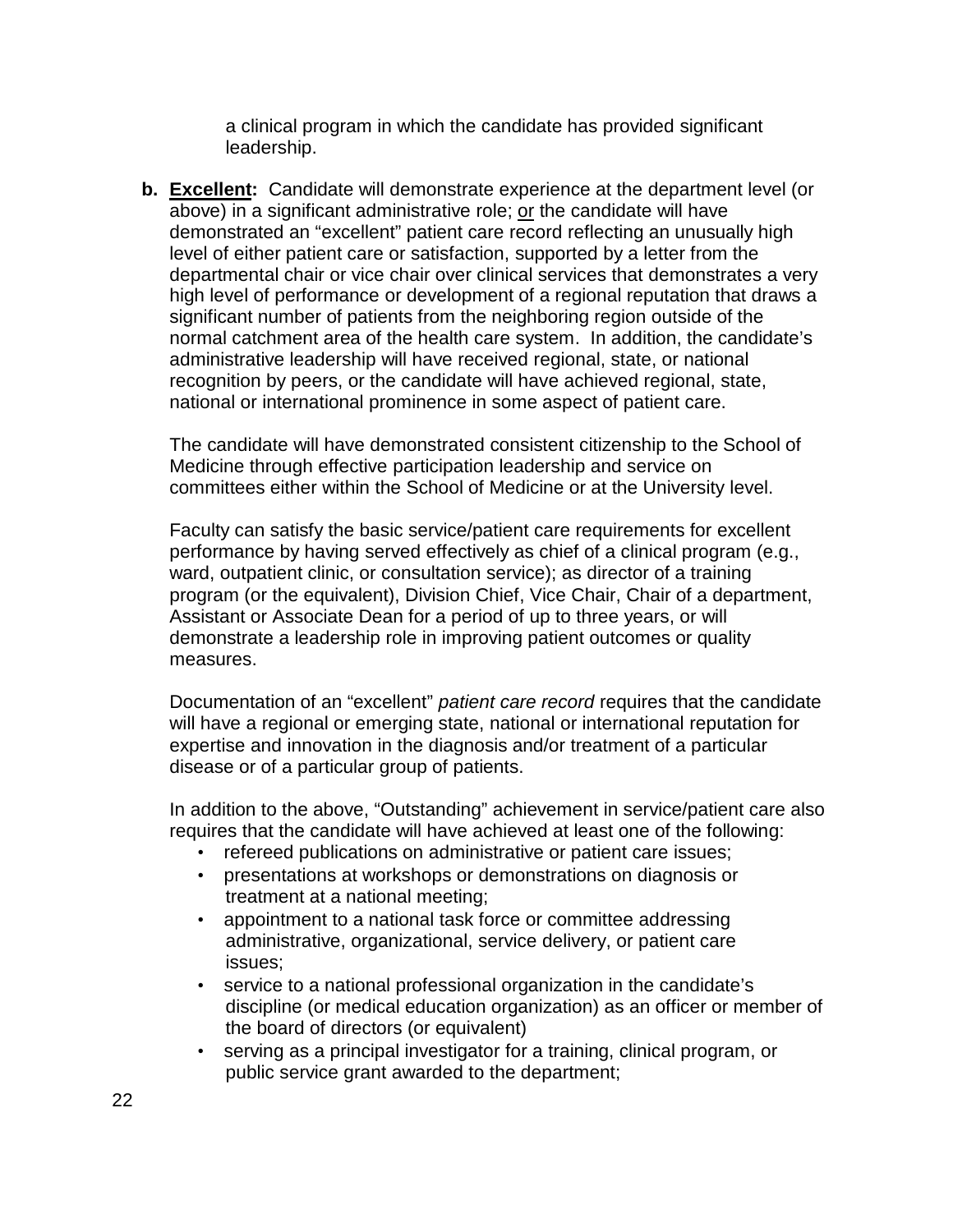- receipt of a grant or award for research on patient treatment or participation in a nationally prominent, multi-center collaborative treatment study in the role of campus principle investigator (or equivalent)
- Departmental receipt of a national recognition award for excellence of a clinical program in which the candidate has provided significant leadership.
- **c. Good:** Candidate will demonstrate a high level of effectiveness at the department level (or above) in carrying out assigned committee or administrative responsibilities; or the candidate will have demonstrated a "good" patient care record. In addition, the candidate must demonstrate engagement with one or more local, regional, state or national professional organizations. The candidate will have demonstrated citizenship to the School of Medicine through effective participation and service on committees either within the School of Medicine or at the University level.

Documentation of a "good" *patient care record* requires that the candidate will demonstrate having a reputation for a consistently high level of effectiveness in his/her assigned responsibilities in patient care.

**d. Fair:** Candidate will demonstrate a high level of effectiveness at the department level (or above) in carrying out assigned committee or administrative responsibilities; or the candidate will demonstrate a "fair" patient care record. In addition, the candidate must demonstrate engagement with one or more local, regional, state or national professional organizations. The candidate will have demonstrated citizenship to the School of Medicine through effective participation and service on committees either within the School of Medicine or at the University level.

Documentation of a "fair" *patient care record* requires that the candidate will demonstrate uniformly effective participation in assigned patient care activities. Documentation will include a favorable letter from the principal clinical program supervisor and/or the individual(s) to whom the candidate is accountable for committee work and public service assignments.

# *IV. Appendix A: Additional Suggested Sources for Documentation of Performance*

[NOTE**:** This is not an exhaustive list of achievements that may be considered. Candidates may submit any evidence they believe satisfies the requirements of the Unit criteria. The order of this list is not intended to convey relative priorities, but is intended as an aid to organizing materials.]

# 1. **Teaching**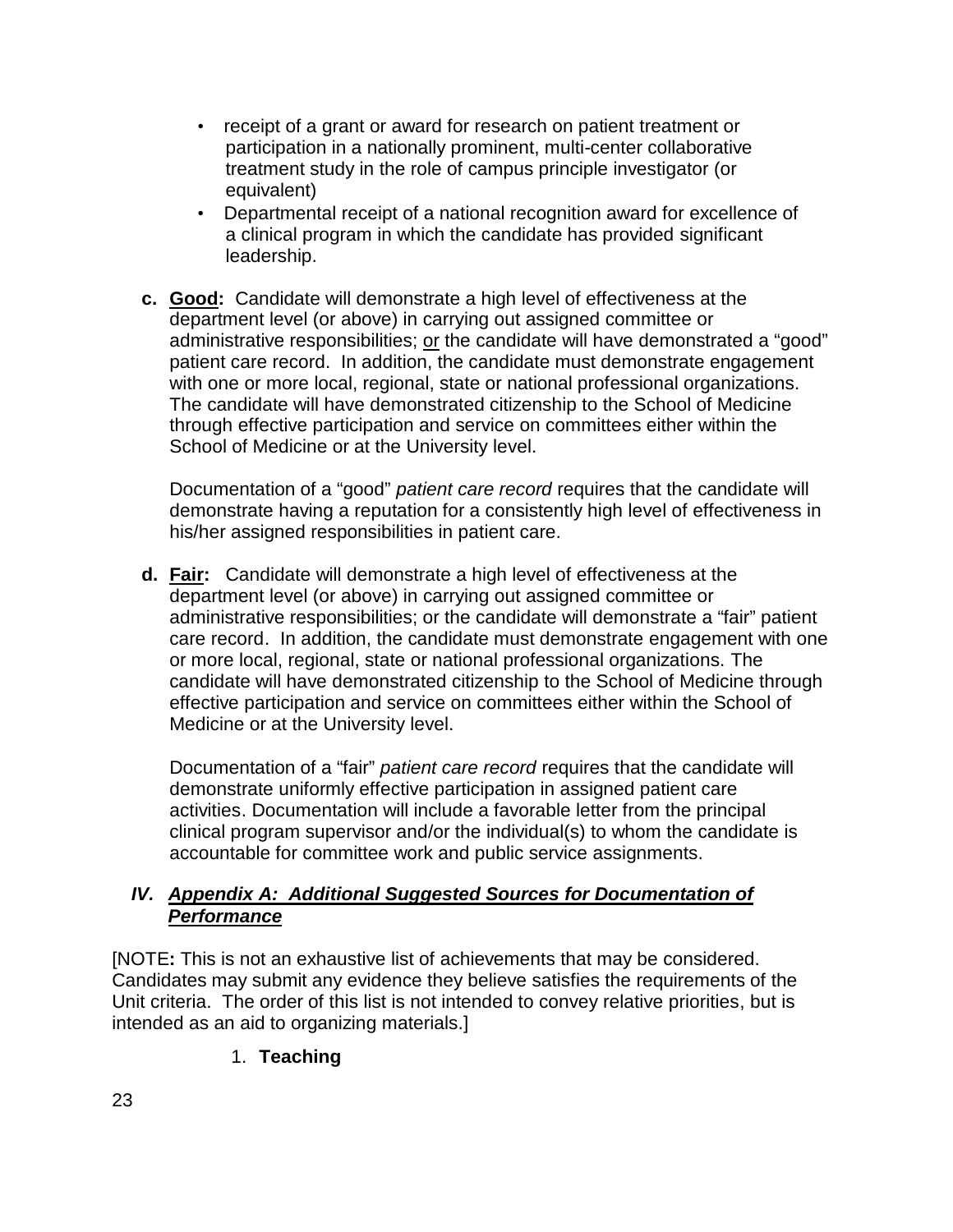Contribution to:

- A. Curriculum development
	- Undergraduate medical education: give course number and type of activity
	- Graduate medical education: describe curriculum, type of student, goals of program
	- Postgraduate education: describe curriculum, type of student, goals of program
	- Continuing medical education: describe curriculum, type of participants, goals of program
	- Undergraduate, graduate, postgraduate, and continuing medical education
	- Classroom lecture: give course number, number of contract hours, number of students
	- Case conference: give frequency, number and type of participants, topic area
	- Clinical teaching and supervision: give frequency, number of students, type of activity
	- Course coordination: give course number, number of contact hours, number of students
	- Participation in training and educational curricula of affiliated hospitals of the School of Medicine and other schools and
		- departments of the University of South Carolina
	- Programs of affiliated and cooperative hospitals
	- Other schools and departments of the University of South **Carolina**
	- B. Evidence of teaching quality and quantity of teaching load
		- Peer evaluations
		- Student evaluations
		- Student performance on objective tests (e.g., National Board Exams)
		- Evaluation by department chair
		- Evaluation by faculty of higher rank
		- Institutional metrics of performance in teaching and assessment
		- Teaching portfolio
- C. Development of teaching methods or aids
	- Computer simulation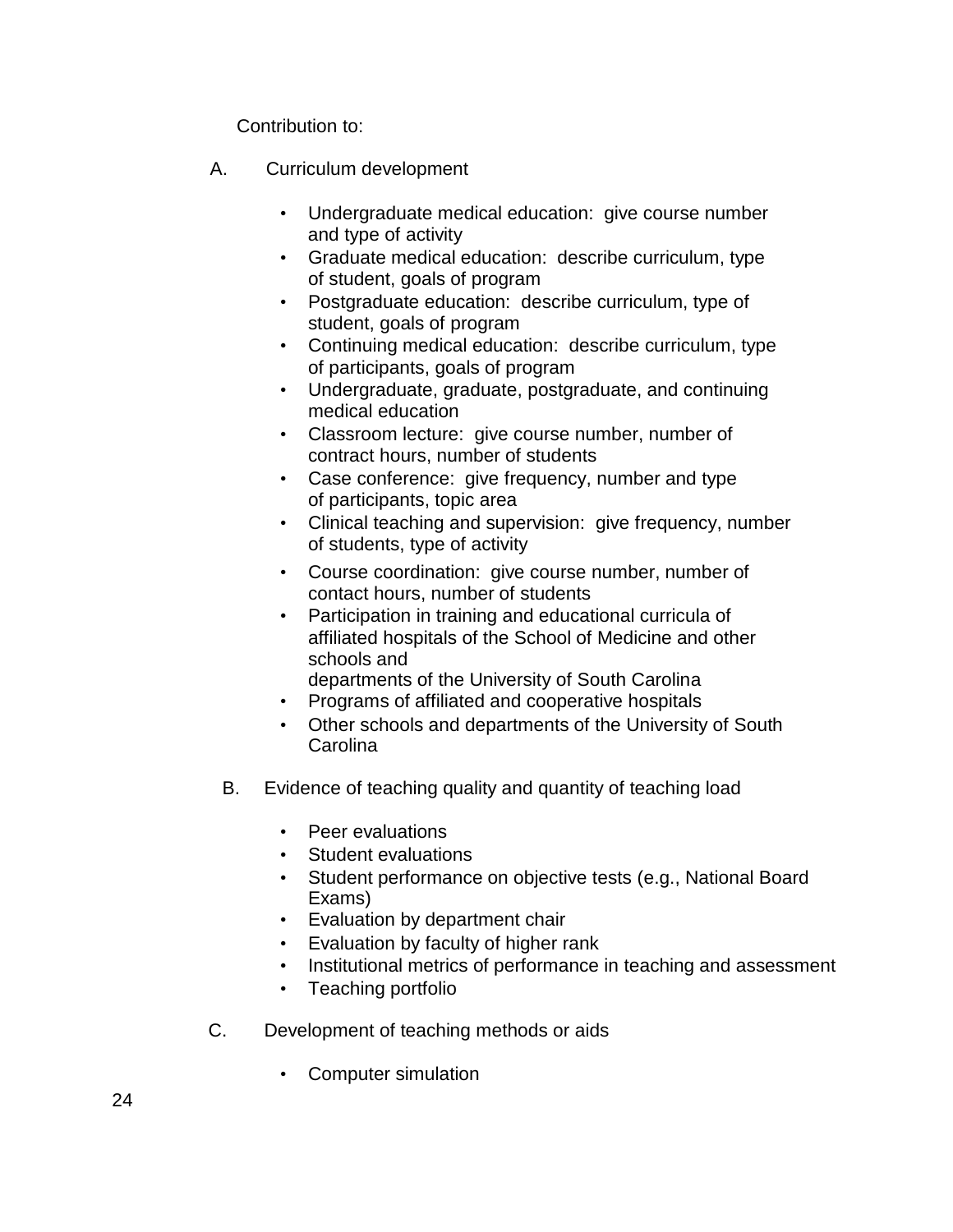- Audio-visual presentations
- New media applications, presentations or tools
- Medical illustrations
- Handouts
- Models (anatomical, biochemical, etc.)
- Other (weekend symposium, etc.)

### **2. Scholarship/Basic and Applied Research**

- A. Publications (in assessing the level of achievement attained, reviewers should take into account the reputation and impact of journals, whether the work is refereed or not, and whether or not the work represents work that was invited based on the reputation of the faculty member)
	- Refereed journal articles
	- Books
	- Book chapters
	- Clinical and case reports
	- Invited reviews
	- Non-refereed journal articles
- B. Presentations
	- Invited talks at scientific and professional meetings
	- Non-invited talks
	- Seminars given
	- Sessions chaired at national or international meetings
	- Poster presentations
- C. Grants
	- Applications submitted, approved, and/or funded, and grant renewals
- D. Development and supervision of student research projects
	- Medical student research projects
	- Resident research projects
	- Membership on dissertation committees, oral examination committees (Masters or PhD)
- E. Attendance at and participation in professional and scientific meetings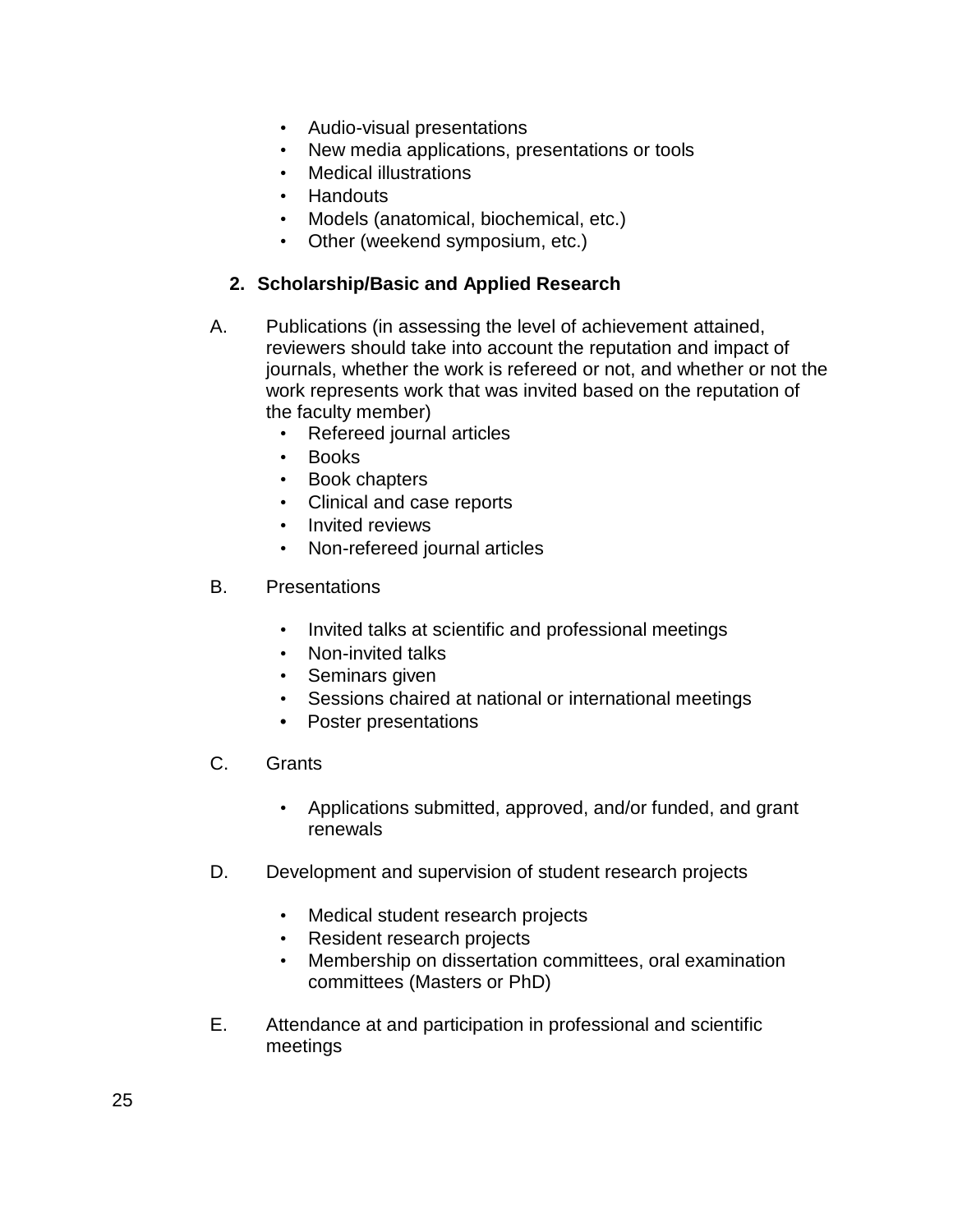- F. Evidence of the "scholarship of clinical practice" using objective criteria from published literature or Unit criteria from peer-aspirant institutions
- G. Peer-reviewed curricular and teaching materials that has been formally disseminated to professional colleagues.

# **3. Service/Patient Care**

### **Service**

- A. To students:
	- Faculty advisor
	- Student counseling
	- Advisor to student organizations
	- Membership on student-faculty committees
- B. To the department:
	- Course coordination
	- Committees and subcommittees (e.g., honors, practice plan, curriculum development, etc.)
	- Administrative responsibilities
- C. To the school:
	- Regular committees and subcommittees (e.g., admissions, library, curriculum, etc.)
	- Ad hoc committees (e.g., promotion and tenure criteria development, etc.)
	- Administrative responsibilities
	- Mentoring relationships
- D. To affiliated hospitals and institutions:
	- Committees and subcommittees (e.g., quality assurance, medical staff, etc.)
	- Administrative responsibilities
- E. To the University of South Carolina and other collaborating universities and colleges:
	- Committees and subcommittees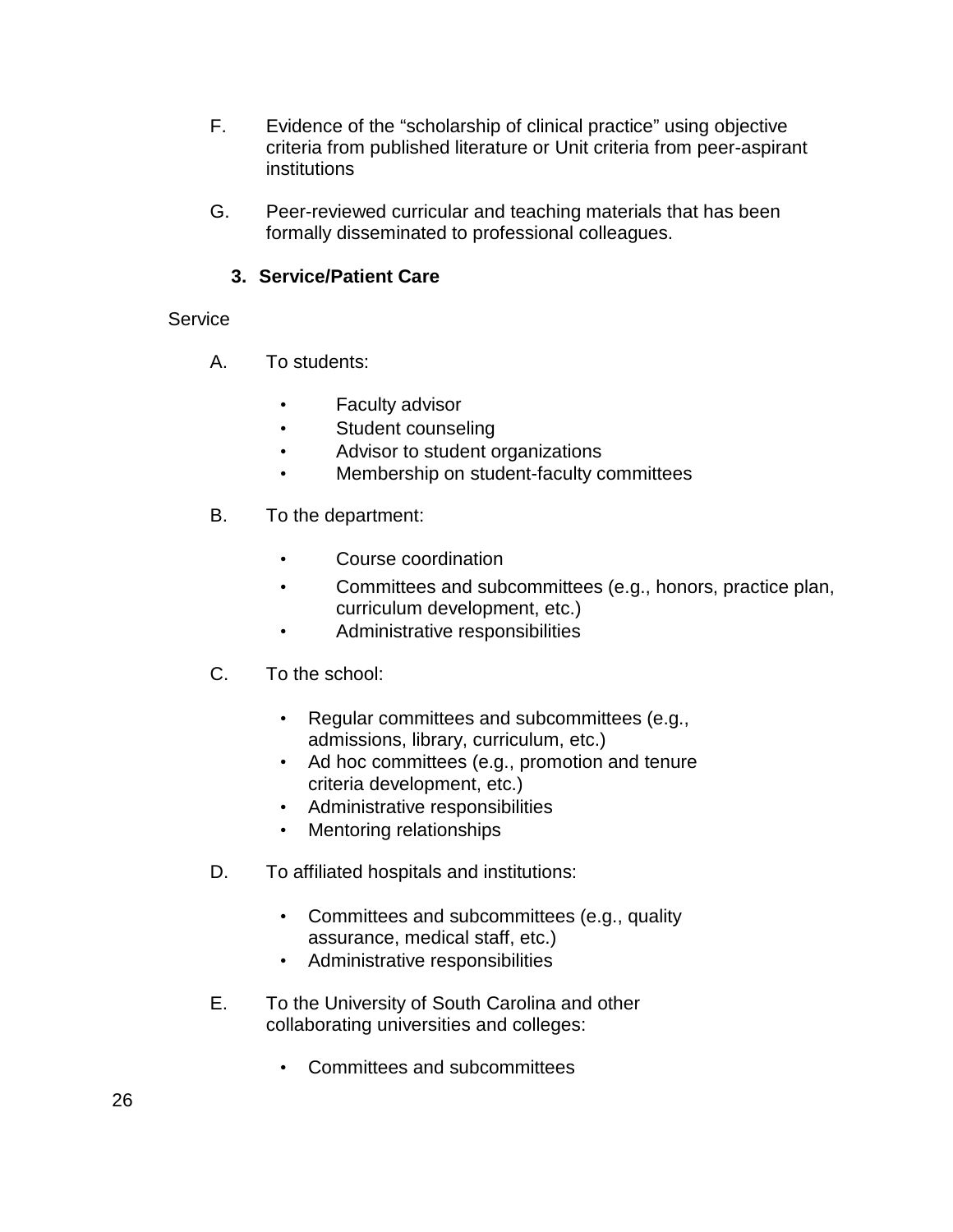- Faculty Senate
- Faculty committees
- Provost committees
- Task forces
- Administrative responsibilities
- F. To the profession:
	- Presentations at professional meetings
	- Development of symposia, professional meetings, etc.
	- Chair at professional meetings
	- Professional organization/society officer
	- Service on ethics boards, boards of examiners
	- Editorial board membership
	- Professional organization/society memberships and activities
	- Research and grant review panels
	- Membership on accreditation committees
	- Development of grants
- G. To the community:
	- 1) Professional services
		- Program development (e.g., programs for specific reference groups, such as the handicapped, etc.), patient education
		- Support and assistance to existent community groups (e.g., burn victims, the blind, epileptics, etc.)
		- Advisor to federal, state, and local decision-making groups (e.g., regarding health care to the indigent, crisis intervention, disaster preparedness, utilization of medical care, etc.)
		- Consultations to hospitals, nursing homes, etc.
		- Other: Civic activities
			- o Presentation to schools, civic groups and agencies
			- o Membership on governing boards of voluntary agencies, schools, churches
			- o Talks and participation in activities to schools, clubs
	- 2) Patient Care
		- Participation in clinical services of the School of Medicine or affiliated institutions